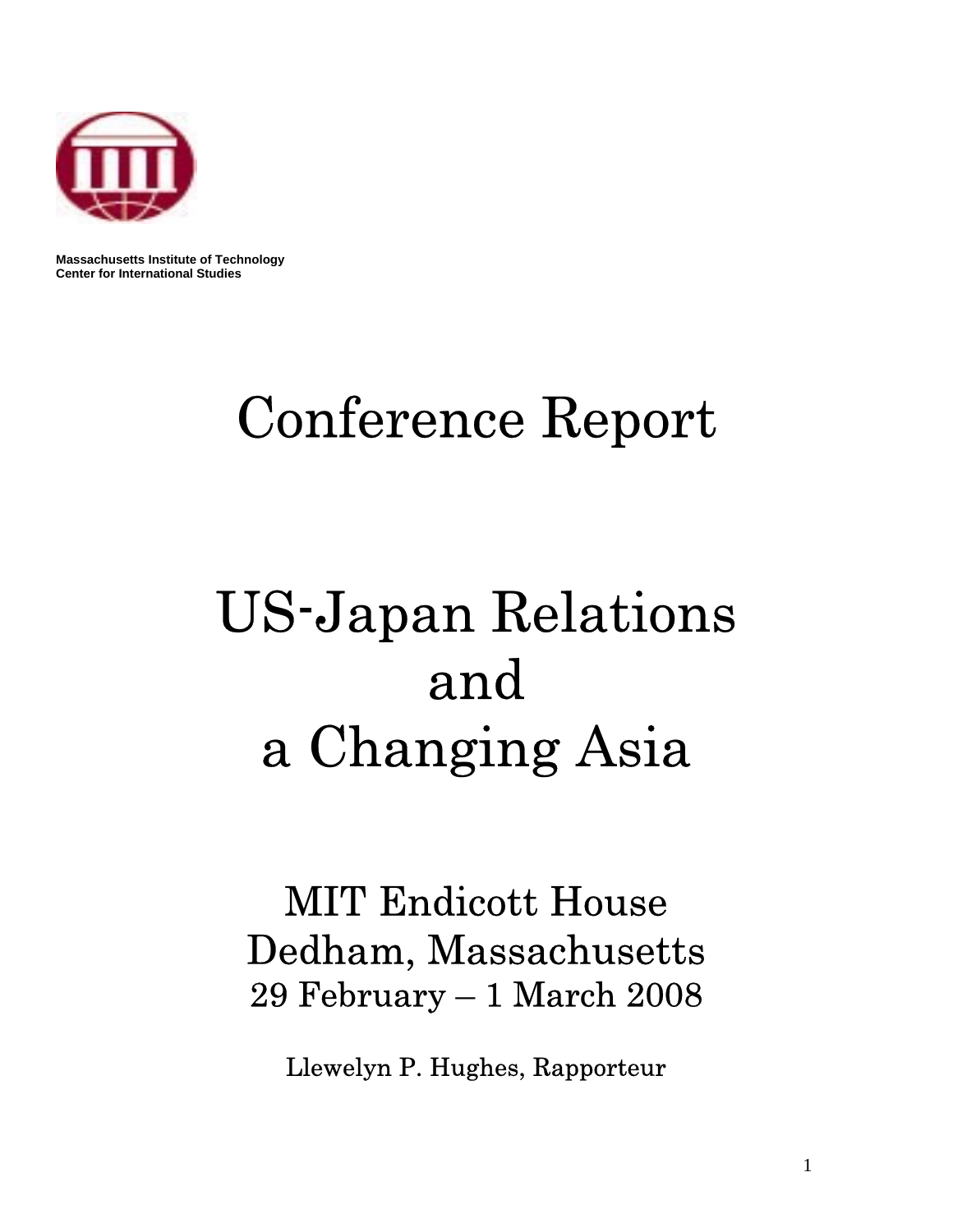

# Center for International Studies<br> *Scrotl Internations and a Changing Asia*<br>
US-Japan Relations and a Changing Asia **29 February – 1 March 2008**

#### **Friday 29 February**

*5:00p.m***. Check-in at Endicott House** 

- *5:30p.m.* **Welcome Reception**
- *6:30p.m.* **Keynote Address "US Grand Strategy-Consensus and Critique" --** Barry Posen (MIT) Dinner follows.

**Saturday 1 March -** Moderator - Richard Samuels (MIT)

#### *8:30a.m.-10a.m.*

#### **1) How Asia is Changing**

- 1) China's Rise -- Taylor Fravel (MIT)
- 2) India Looks East -- Mr. Takio Yamada (Embassy of Japan, New Delhi)
- 3) The Korean Peninsula Derek Mitchell (Center for Strategic and International Studies)
- 4) The New Regional Political Economy Mireya Solis (American University)

*10:00-10:15 a.m. Coffee break* 

#### *10:15 a.m.-11:45a.m.*

#### **2) How US Interests/Options May Be Changing**

- 1) The Restraint Option -- Daryl Press (Dartmouth College)
- 2) New Alliance Architectures -- Christopher Twomey (Naval Postgraduate School)
- 3) US Political Economy -- Stephen Brooks (Dartmouth College)
- 4) New Options? Michael Swaine (Carnegie Endowment for International Peace)

*11:45 a.m.-12:45 p.m. Lunch* 

#### *12:45p.m.-2:15p.m.*

#### **3) How Japan's Interests/Options May Be Changing**

- 1) Domestic Sources of Foreign Policy Peter Ennis (*The Oriental Economist*)
- 2) Hedging? -- James Schoff (Institute for Foreign Policy Analysis)
- 3) Japanese Grand Strategy -- Professor Yuichi Hosoya (Keio University)

*2:15-2:30 p.m. Coffee break* 

#### *2:30p.m.-3:30p.m.*

#### **4) The Future of the Alliance**

- 1) Sheila Smith (Council on Foreign Relations)
- 2) Professor Akihiko Tanaka (University of Tokyo)

#### *3:30p.m.* **Adjournment**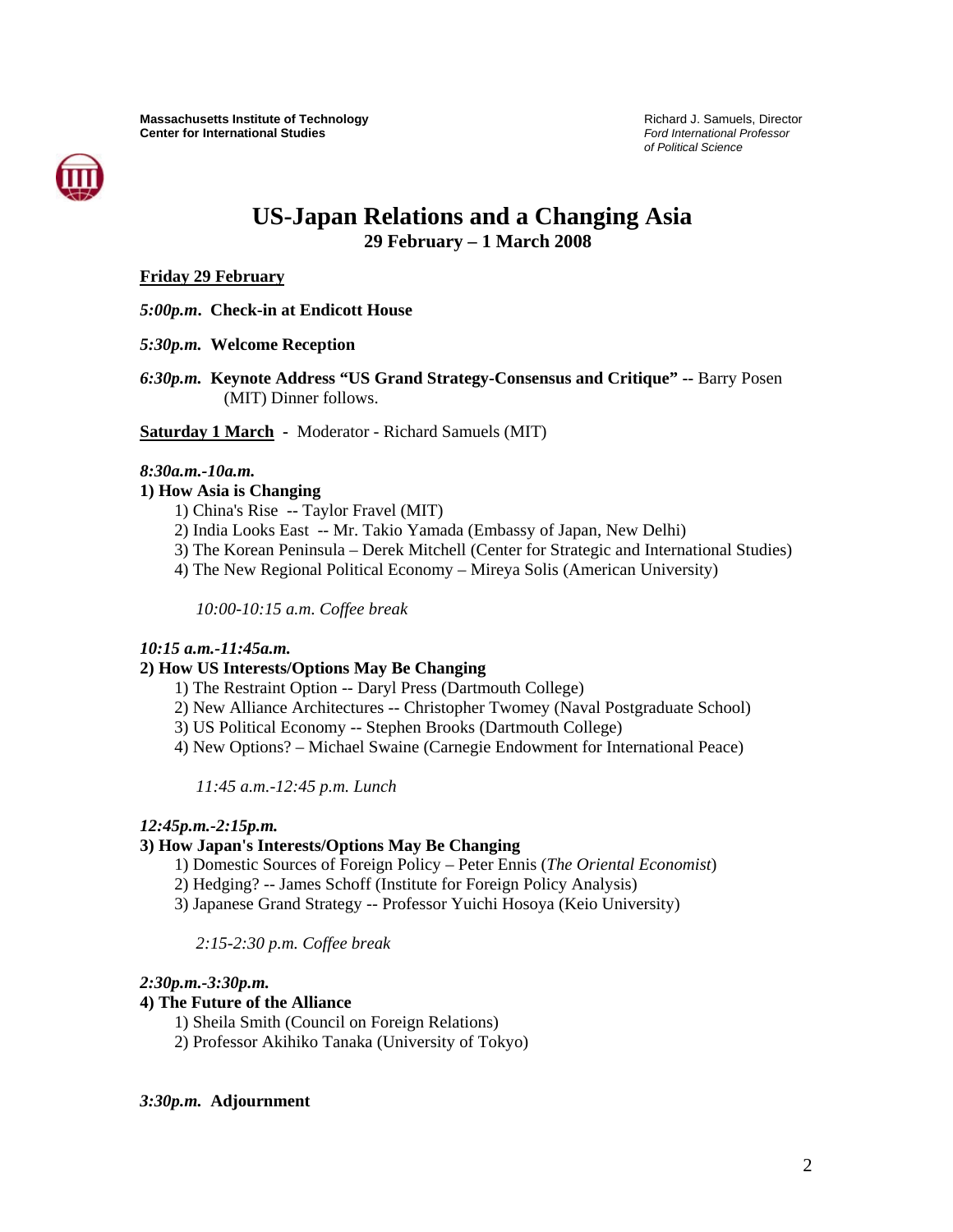Keynote Speech: Professor Barry Posen, Director of the Security Studies Program (SSP) and Professor of Political Science, Massachusetts Institute of Technology

Today I am going to do two things. First, I will review the views that have existed over the last fifteen years over the question of U.S. grand strategy. It is striking how little they have changed. It is also striking how positions that seemed distinct fifteen years ago have now converged. After talking about these, and I will then address the ideas that I have been advancing recently. These are not my original ideas, but rather have been presented by others quite actively over the last ten years. In fact, I have changed my views, and have left a school of thought with which I was associated, and joined a school of thought of which I was formerly critical.

I define grand strategy as a state's theory about its national security. It includes an enumeration of threats to safety, sovereignty, territorial integrity, and power position. It is a system of interconnected political and military means and ends. It is also a system of priorities, which is necessary because resources are always scarce, with connections between means and ends explicated. A grand strategy is not a cookbook; there must be a connection between means and ends.

At this moment, there are three grand strategies actively competing in debate within the United States. There was a fourth that was in a stronger position in the early 1990s, but is now in a weaker position. These grand strategies are: 1) nationalist-liberalism, which is a descendant of a 1990s strategy of primacy and is enunciated by the current Bush Administration; 2) liberal internationalism, which is associated with the Democratic Party leadership and foreign policy elite, and is a descendent of "cooperative security" from the 1990s; 3) a third strategy, called "selective engagement" and advanced by Professor Bob Art of Brandeis University, which has fallen somewhat out of a favor; 4) a strategy talked about somewhat pejoratively in the 1990s as "neo-isolationism," but now dubbed the strategy of restraint.

For each of these strategies I will sketch out how its proponents understand the world, the threats each is concerned about, and the remedies that each prefers.

First, in talking about the Bush Administration's grand strategy, we should note that it is a strategy that combines notions familiar to both realists and liberals. According to this view the international system is an anarchic struggle for power. The United States cannot be too powerful, U.S. security flows from the application of this power, and others follow the United States primarily because of this power.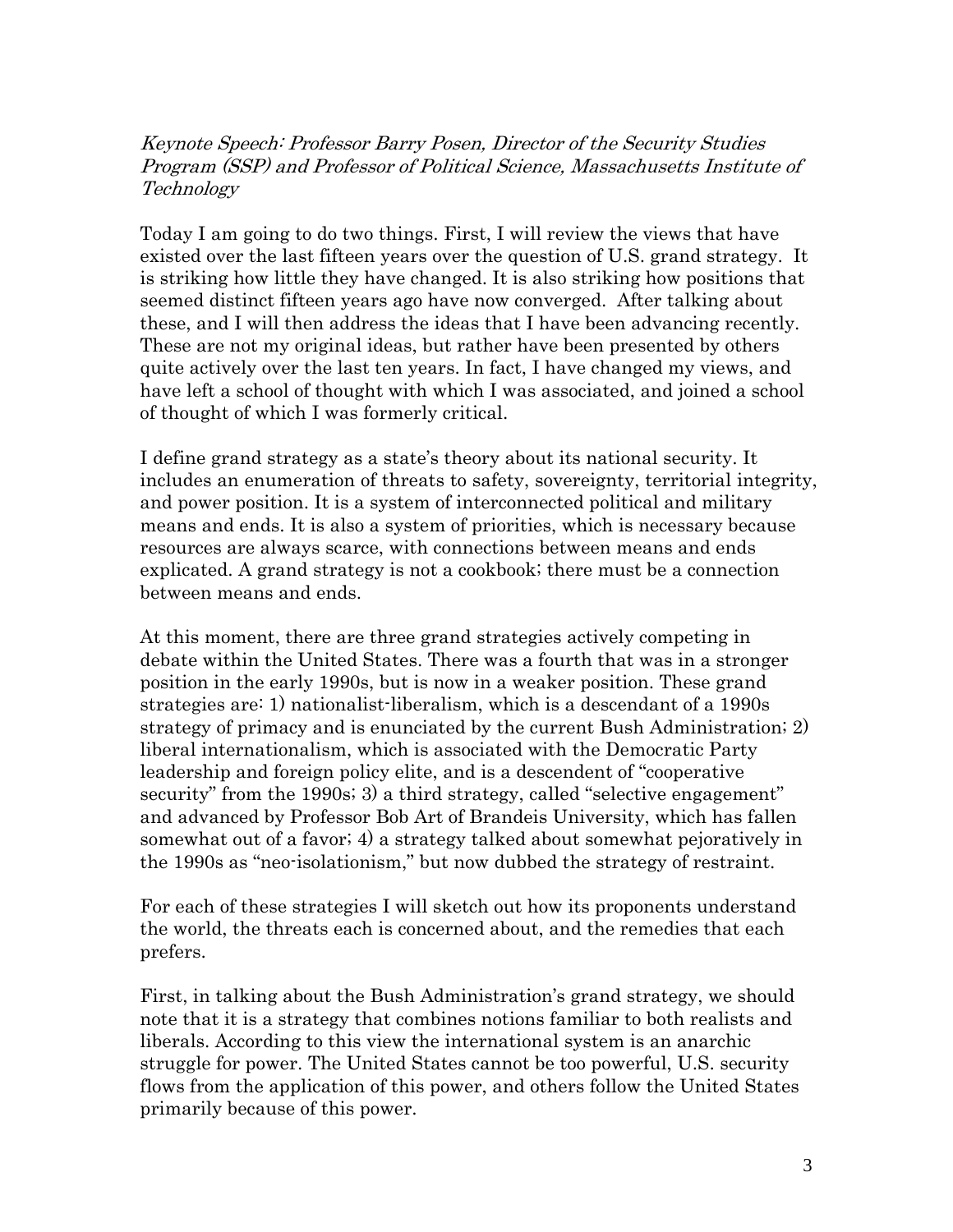The nature of states for supporters of this position, on the other hand, does matter. This differs from the realist worldview. In this strategy democracy is best, but it has to be helped by U.S. power. U.S. power will be viewed as benign by democratic states, who will accept the legitimacy of U.S. power and leadership. Also, balancing does not happen from other liberal states. Rather, balancing is only carried out by illiberal states, and this need not be of concern because these states were going to oppose the U.S. in any case. Only illiberal states fear the United States, but this is a positive thing.

International and domestic politics should not be confused, according to this strategy. International politics is the realm of power, while domestic politics is the realm of principle. Finally, there is the question of nationalism and identity politics. For adherents of this strategy, these forces are dangerous but weak; they are dangerous if you leave them unopposed, but if you show them power they will collapse.

The threats this strategy identifies, despite the rhetoric of war on terror, are firstly other nation states, and most important the so-called "rogue states." The second-order priority is terrorists, especially, but not limited to, Al-Qaida. And third, failed states, because these are where terrorists can create safe havens.

The remedies are first found in the use of preponderant U.S. power and in limiting the power of others. Second, military power should be used, so that others fear the power of the United States. Preventive and preemptive wars are legitimate tools if necessary. In this view international cooperation is good, but only in the tradition of the Cold War; the NATO model of international cooperation where America leads and others follow. Finally, the preferred end state is a world of small, pliant democracies, perhaps best captured in Donald Rumsfeld's vision of the "New Europe."

The liberal internationalist view, on the other hand, is most closely associated with the Democratic Party establishment. This view promotes liberalism at both the international and domestic levels, with U.S. power playing a central role. The big evolution that has occurred in liberal internationalist circles is that they have become enamored with U.S. power, as in Madeline Albright's rhetoric of the United States as the "indispensable nation."

To liberal internationalists the international system is not an anarchical struggle for power. The world is highly defense dominant given the existence of nuclear weapons and the nature of modern economies, so great powers have little to fear from each other, and little to gain from fighting each other.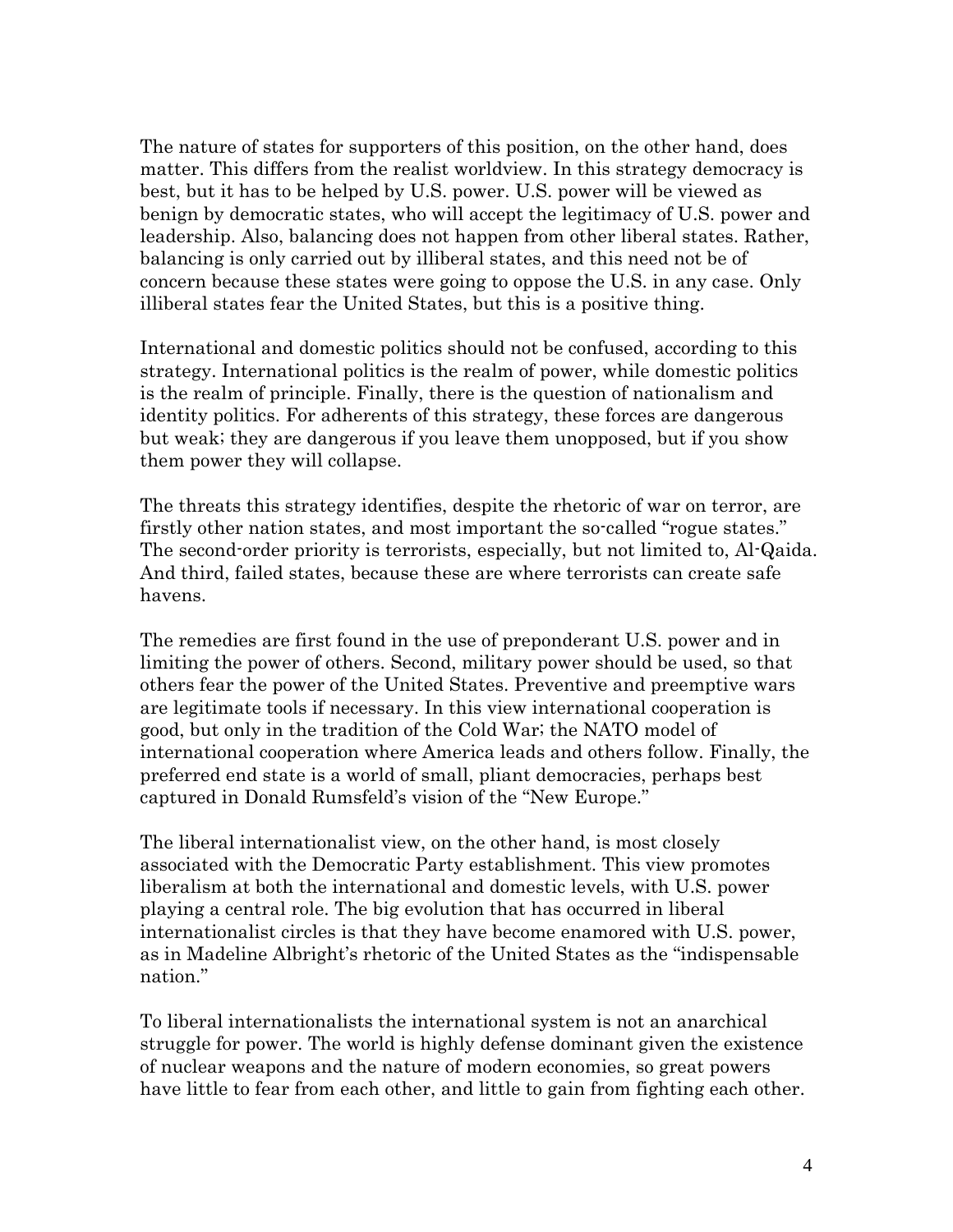Instead, the international system is an economic and social system. The biggest threats are those that emerge from below, and negative externalities, such as climate change, which are generated by the system's economic success. This view acknowledges that there are factors that are causing significant domestic problems in the world, but no clear argument is advanced about what the culprit is.

Proponents of this view also believe that nationalism is a dangerous but weak force; if the U.S. intervenes in a nationalist civil war and brings the possibility of democracy to a population, they will grasp the opportunity. U.S power is also useful, but it should be put to use in a leadership role, and in providing collective goods. In other words, the U.S. should pay more if it means that better collective outcomes are produced.

Liberal internationalists believe that great powers cooperate, and will rationally recognize their enlightened self-interest in solving problems, if they are gently led by the United States. The nature of regimes does matter, and democracy is best because it produces fewer anti-systemic actors. This is an area of agreement with the current Republican strategy. The most important thing that distinguishes this view from the advocates of primacy is the belief in international institutions.

In terms of threats, for liberal internationalists the world is fragile and interconnected. Terrorists are a big threat, especially with nuclear weapons, as are failed states. Nuclear proliferation is also defined as a problem. A further threat is the negative externalities associated with economic growth, such as climate change, pandemics, and so on. Emerging powers are a problem if they are not socialized into the existing liberal world order, and an approach emphasizing socialization of these states should take precedence over confrontation.

The remedy for these problems, as for those who support primacy, is found in the preponderance of U.S. power. But it is the mailed fist in the velvet glove. Often the importance of winning the "war of ideas" is proposed, as well as humanitarian actions in failed states.

"Selective engagement" I will talk about less because it has fallen out of favor somewhat. It is a view of grand strategy that sees international politics as a struggle for power and security, but argues that after the end of the Cold War the U.S. had achieved an extremely secure position. Great power politics after the Cold War ended was viewed as unusually calm, and the purpose of U.S. power should therefore be to preserve this moment as long as possible.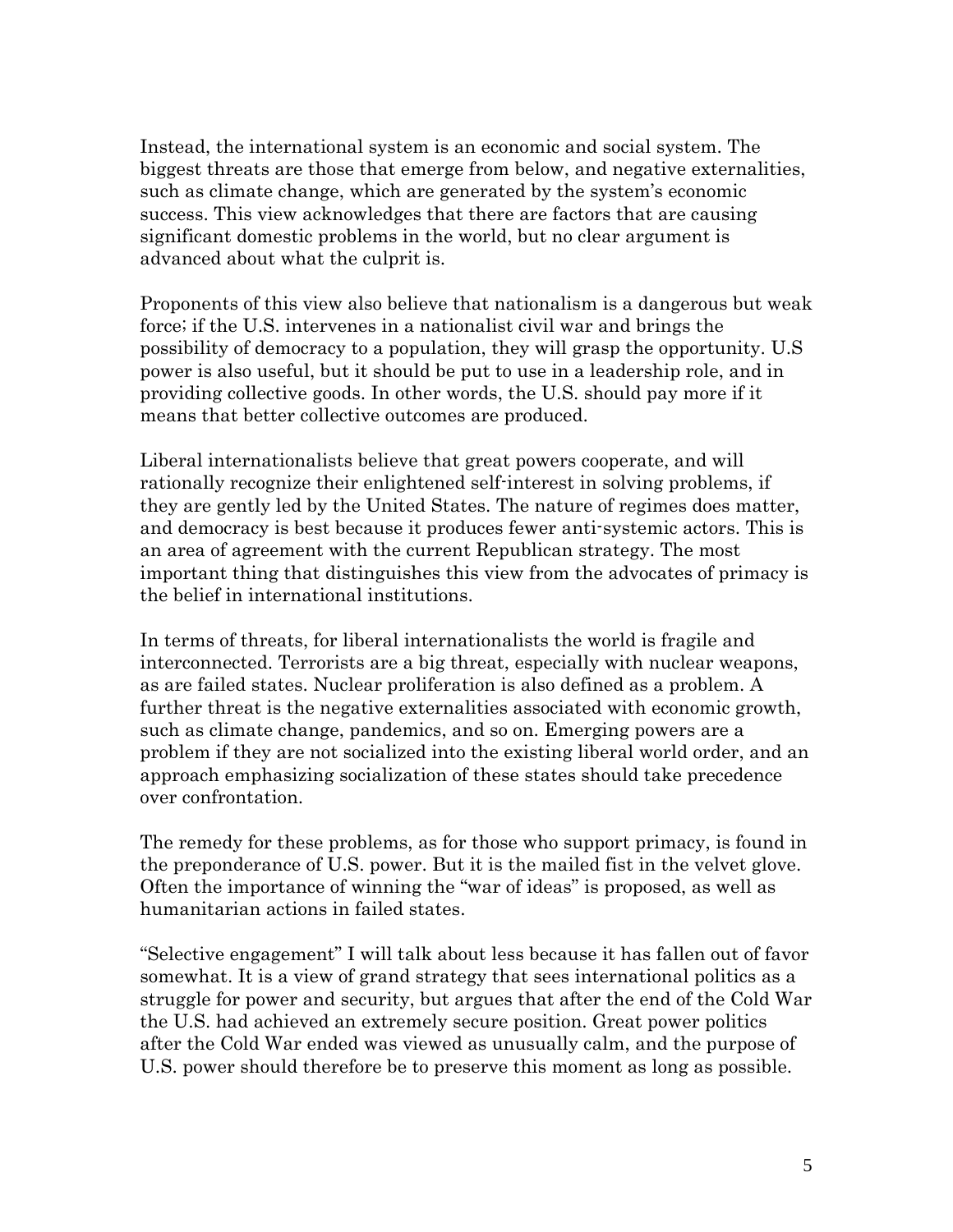The single criterion for determining what the U.S. should and should not do in the world, according to this view, is to assess how it contributes to maintaining great power peace for the longest possible time. In effect this means not doing very much at all, and the problem was that when advocates of selective engagement were asked what the U.S should do, they were always able to find things, undercutting their argument.

There are no real advocates of the selective engagement argument in the policy world today. This is surprising, as in many ways one should expect the reemergence of a selective engagement option, especially in the Republican Party. In many ways it mirrors the strategy of the first Bush Administration, which focused on maintaining traditional alliances, and using Colin Powell's notion of using military force rarely, but powerfully, and with a clear exit strategy. This view is not reemerging in the Republican Party, however, nor in the Democratic Party.

Finally, there is the strategy of restraint. There are four premises to the restraint strategy. First, the world remains a balance-of-power system. Second, nuclear deterrence can work, and the United States armed with nuclear weapons is quite secure. Third, identity politics is a strong and dangerous force. Fourth, it has a very Clausewitzian notion of war: that it is a blunt instrument, not a scalpel.

There are five important facts, according to this view. The first is unipolarity; the distribution of power in the world strongly favors the United States, which is the only truly global power. Second, there are regional balances of power amongst the other consequential states in Europe and Asia, if one takes into account GDP, military capabilities, and so on. Third, globalization precedes apace. This comes with modernization, which stirs up and energizes the forces of identity politics. . There is likely, therefore, to be a great deal of turmoil in the developing parts of the world. Fourth, there is a diffusion of power happening in the military realm, both in terms of weaponry and expertise. Even though the U.S. is the most dominant state in the world in military terms, there are many other groups that are able to make the United States suffer costs in war, even if they have no likelihood of achieving victory. Fifth, nuclear proliferation is real, and although it can be slowed it cannot be stopped. Nuclear weapons may not be cheap, but neither are they mysterious. There are a number of countries of moderate wealth and abilities that have managed to build nuclear weapons, and there are probably going to be more.

In this strategy, the U.S. is quite secure because of its great power, nuclear deterrent, and its oceans. The main thing the restraint strategy is aimed at accomplishing is preserving the American power position, which is the ultimate source of U.S. security. The U.S. should maintain the capability to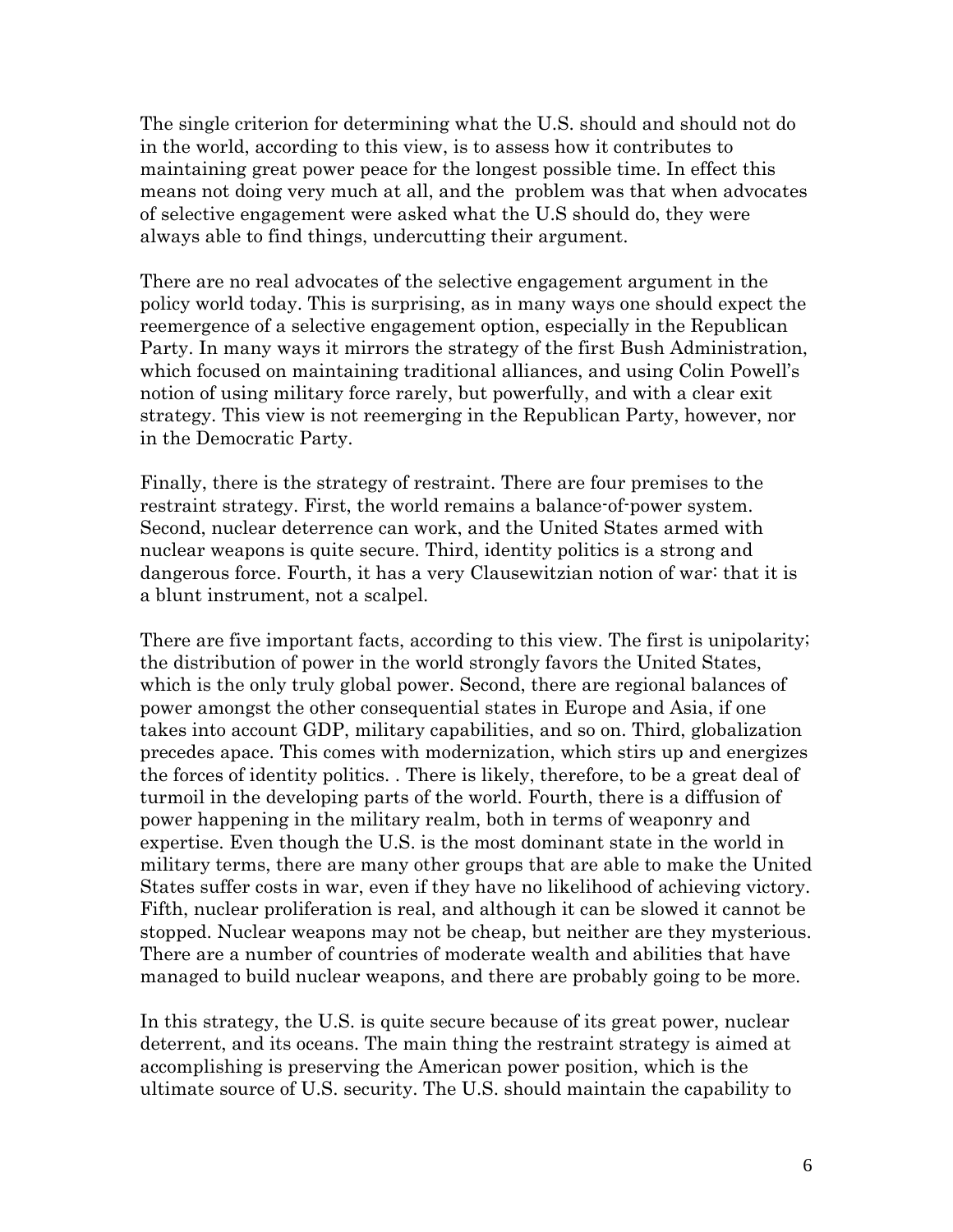engage in balance of power politics in the key regions of the world if it must, but should also ensure that regional states look after their own parts of the world, and their own interests. Supporters of restraint continue to be interested in ensuring the division of the industrial power of Eurasia, but think that the United States does not have to continue doing as much as it currently does in order to achieve its goals. Finally, reducing the threat of international terrorism is important, and especially that of Al Qaida.

Supporters of the restraint option also seek to reduce four costs they identify with the current strategy. First, avoiding overstretch in the form of the dilution of U.S. power, including military power through excessive use and economic power through excessive borrowing, weakening and straining relationships with allies and former adversaries, and a possibly eroding national will.

Second, the U.S. should stop being a magnet for balancing and targeting. Although the U.S. is very powerful, meaning that the amount of balancing that occurs is small, it nevertheless occurs. The U.S. also makes itself a target. If globalization is part of what causes terrorism and intense identity politics, then it is important to remove the United States from their narrative, thereby making the U.S. less the perceived instigator of the processes that lead to the destabilizing forces these countries face.

Third, there is a great deal of free riding by the Japanese, Europeans and others. This can be seen particularly in Germany and Italy, where defense budgets have plummeted since the end of the Cold War. There is another problem, which is reckless driving by those who take the United States for granted. The Taiwanese and Israelis have been guilty of this at different times, as is the Iraqi government today.

Fourth, American activism blows back into the United States. In order to motivate the American people to support becoming involved in an issue it is invariably necessary to overstate the problem, and the national security elite has become used to deceiving the American people in this way. Kosovo is one example of this. Further, the idea of being forever on guard has meant that the state has expanded its role in our lives, and has become more intrusive. Our heavily militarized foreign policy is helping to erode some of the liberties that we have in the United States, and I am not sure I want to see where the end point is.

In terms of recommendations, advocates of restraint argue that U.S. foreign policy should be more constraining and shaping in character, rather than active and administering. The U.S. should think more about offshore balancing and deterrence, rather than active intervention. It should have a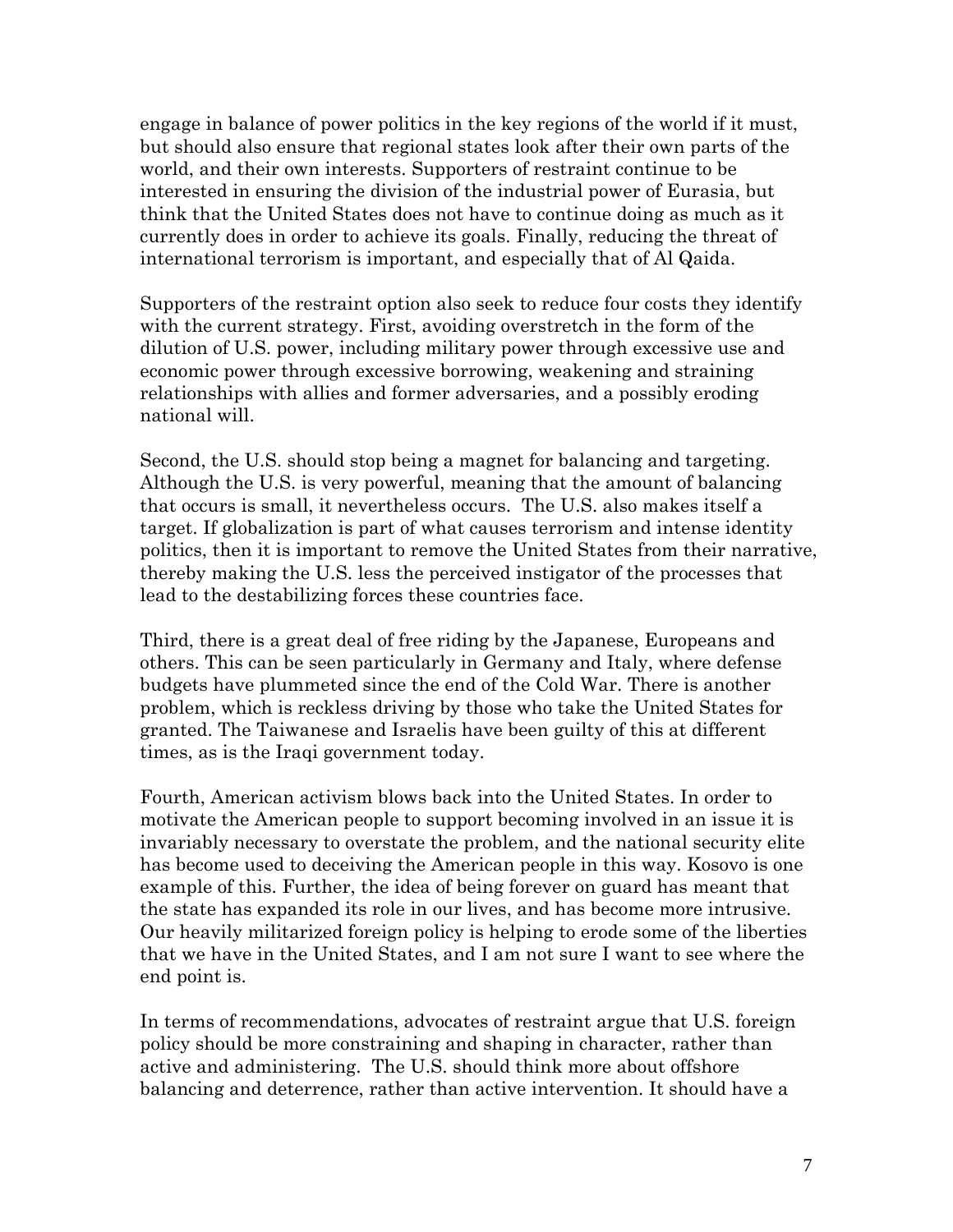non-proliferation strategy, but the real question is how to make a decision between waging preventive war or living with a new nuclear power. Most advocates of restraint believe that deterrence and containment are the right solutions. It is striking that there are no politicians willing to simply state that it is better if Iran does not develop nuclear weapons, but that it does so it goes into the U.S. nuclear target set, and will suffer retaliation if it uses its nuclear weapons. Instead, the U.S. continues to argue that preventive war is on the table, when I do not think preventive war should be on the table. If the U.S. wages preventive war against Iran then there will undoubtedly be significant costs, and these costs are hardly discussed.

The U.S should be discouraging balancing against it, meaning that it should not be causing small and medium-sized states to fear that they will be attacked by the U.S. militarily. Inhibiting free-riding and reckless driving implies empowering others, and endowing them with responsibilities. The U.S. should, for example, disengage from the military command structure in the North Atlantic Treaty Organization (NATO). If the Europeans want to keep it they are of course welcome to, but that is their decision. NATO should revert to being a political rather than a military alliance. This should not be done overnight, but rather over an extended period of time, perhaps eight years because this represents two presidential terms, and gives others time to adapt. I also think that the U.S. has made it too easy for the Israelis to have a reckless defense and foreign policy, although I am certainly a supporter of Israel. Over time, therefore, the United States should reduce its subsidization of the Israeli defense effort to zero. This does not mean that the U.S. should not sell Israel weapons, but the U.S. currently makes it too easy for Israel not to have a serious debate about how to mange the problem of the West Bank and the Gaza Strip.

In terms of identity politics, we have spent the last ten to fifteen years attempting to discover how better to accomplish peacekeeping, counterinsurgency and so on, but have only succeeded in codifying best practices. This means we have worked out how not to shoot ourselves in the foot. This is good, but we have not figured out a cookbook for success, which is very different. This is why the U.S. still has forces in Kosovo and Bosnia, and will also mean that U.S. forces will stay in Iraq indefinitely, given there is no theory of how to turn the politics of the country back to the Iraqis while achieving the goals the U.S. has set out for itself.

I do believe that the United States should be involved in humanitarian operations, mainly as a way of convincing others of our benign intentions. The things that have worked well have been natural disaster relief, which improved the image of the United States in both Indonesia and Pakistan, for example. When these operations are turned into military operations, on the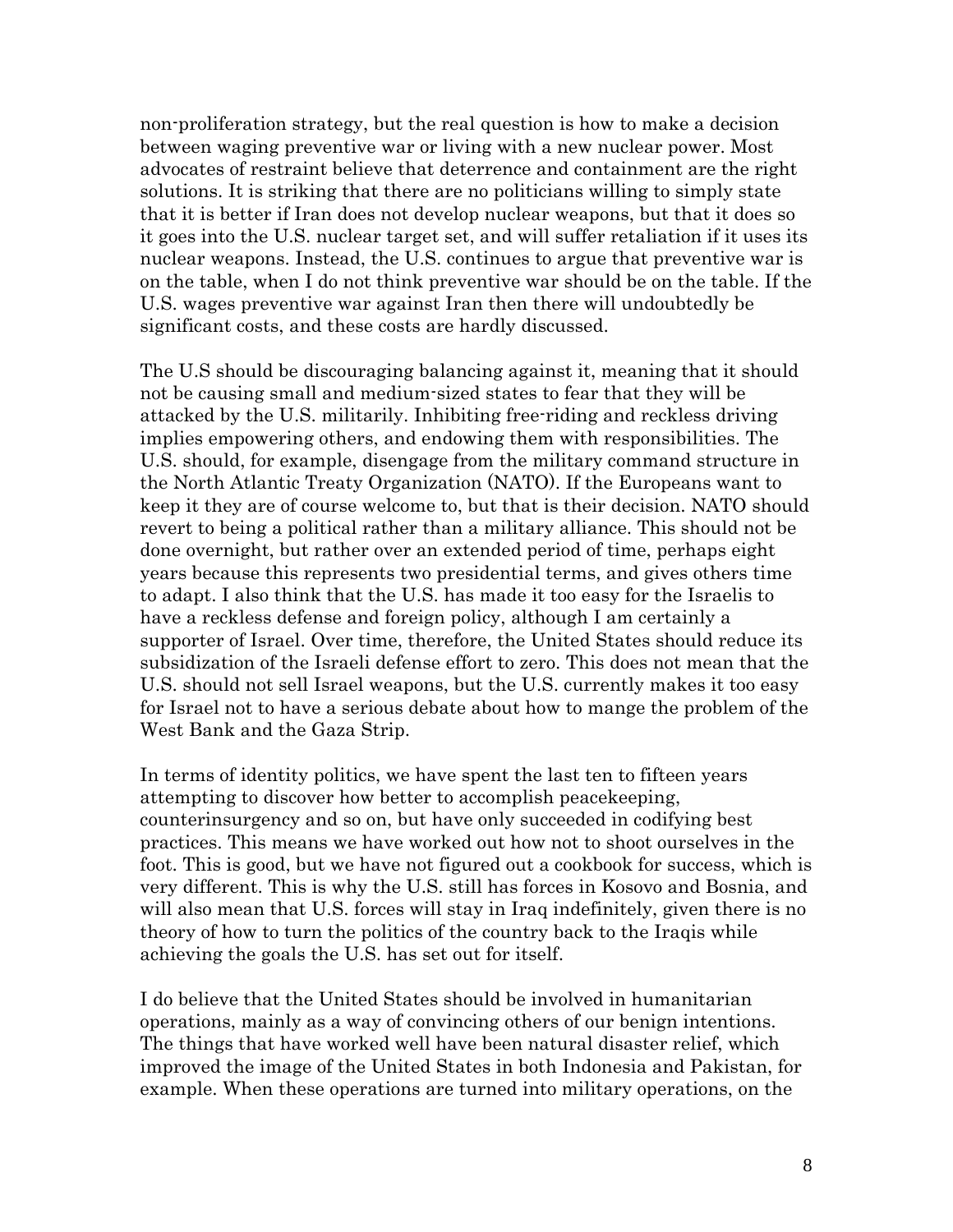other hand, U.S. leaders have to oversell the operations to the American people by exaggerating the problem, and the U.S. also ends up waging war. This has been less successful. Where the U.S. does participate in humanitarian military actions, it should do so only as part of a large coalition of international actors.

Finally, the military component of restraint proposes that the U.S. should be spending significantly less than it currently does on defense. We could accomplish what we need to with 2 ½ percent of GDP spent on defense. The key missions for the U.S. are maintaining command of the air, sea and space. We could therefore spend far less on ground forces. The U.S. should have an offshore military posture. In the Global Posture Review it was concluded that the U.S. military should have many facilities available to use, but the U.S. presence in each of these facilities should be lean. My view is that the U.S. should go further than this, but conceptually this is the direction I advocate. Also, if U.S. forces are to be located abroad, they should always be in bases shared with the local military.

I divide the world between the commons, which the U.S. controls, and the contested zones, which are the places where infantry is the weapon of choice. My preference is that the U.S. should stay out of the contested zones, and should only carry out operations in these zones as part of a larger group of nations. This is the opposite to what occurred in Afghanistan, for example, when our NATO allies invoked article five of the treaty and volunteered to participate, an offer that the U.S. rejected.

The war on terror should be waged in a low-key way. Al-Qaida is largely a problem of intelligence, and of defense. Special operations are the tool that should be used for going on offense. Finally, on weapons of mass destruction, we should use deterrence. In response to the argument that the U.S. may not learn who attacked, if an attack is carried out by a non-state actor, I argue that although we may not know, we do not have to telegraph this fact. The most important task for U.S. intelligence today should be finding return addresses, and signaling this fact. This is preferable to waging preventive war.

In closing, today in the United States I think we have a debate with a limited number of positions. There are two or three versions of a hegemonic strategy, with some important differences between them, and a rather different strategy, which is restraint. Given the consensus we have on the current strategy, which I believe has been serving us ill, it is important to create a pole of opposition, thereby ensuring that we have an ongoing challenge to today's strategy, which I believe has a deeply naive view of what military force is capable of achieving.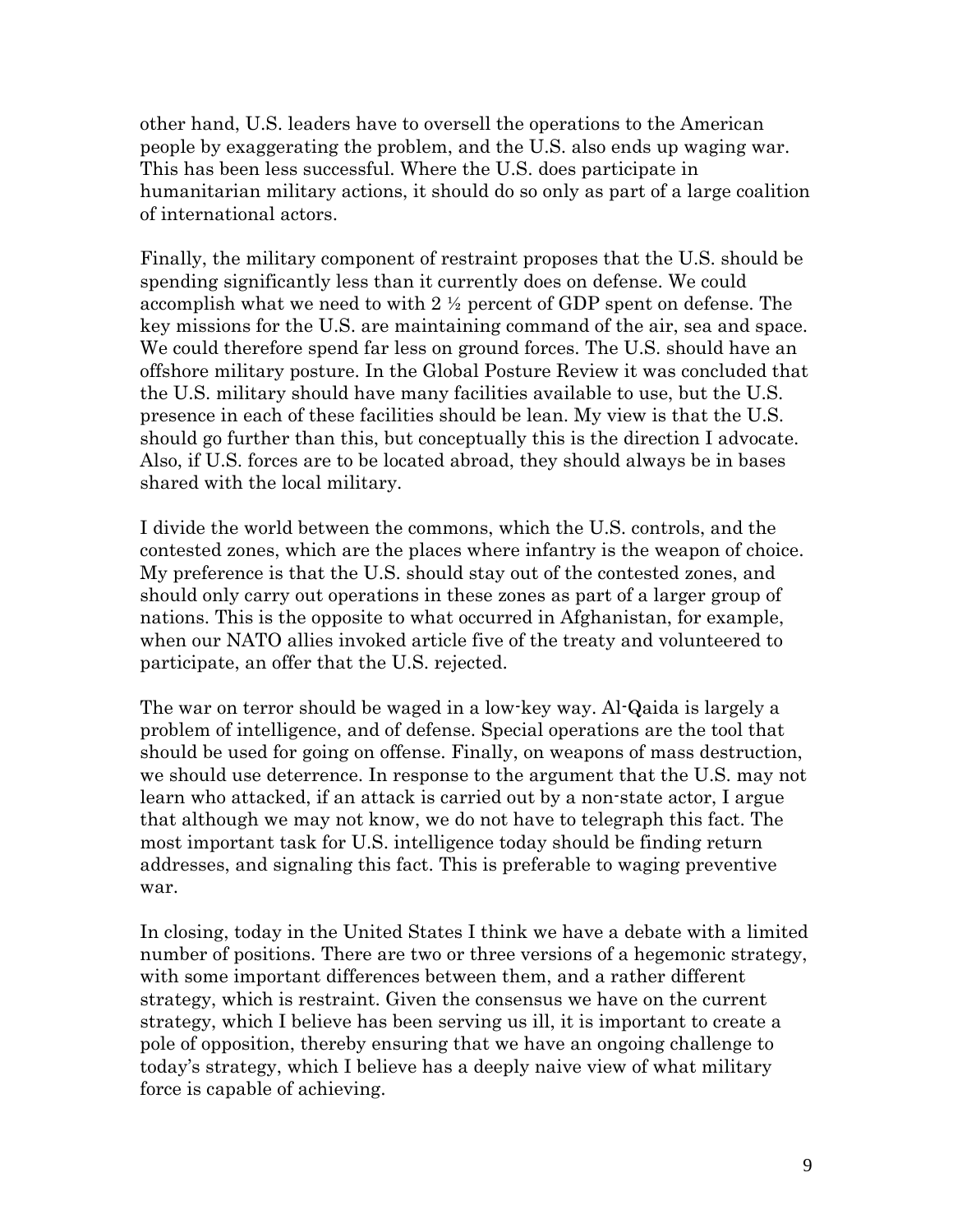### Questions and Answers

Professor Posen's speech generated an energetic debate about the merits of the restraint argument and its implications for Northeast Asia.

In response to a question about whether the U.S. has overstretched in East Asia, Professor Posen argued that while this has not occurred, this is because of U.S. overstretch in the Middle East. The rhetoric of the early Bush Administration regarding China and North Korea prior to 9/11 suggests that absent that event there would have been greater U.S. intervention in Asia. Professor Posen added this is driven by the fact that the United States has too much power. At the end of the Cold War it sat astride the world with enormous power projection capabilities, and when a new project emerged from the international environment the question became: "What is to prevent the United States taking up the new project?"

The answer to this question, Professor Posen argued, with the Soviet Union gone, is that the only thing exerting discipline on the United States is American domestic politics. Further, given that most people are unconcerned about foreign policy, decision-makers must oversell threats if they want to act. This overselling either takes the form of the "domino theory" – that is, that dominos are going to fall - or that it project is going to be easy. These are the two stories that Americans have been told again and again since the Cold War ended, and although the U.S. has not take up every opportunity it has been offered, it certainly taken up many.

On the effects of the restraint strategy on stability in East Asia, Professor Posen argued it is not clear what the United States' concern is. North Korea is a dying state with no capability of attacking South Korea. Further, South Korea is an enormously wealthy and enormously potent military power. Although North Korea has a small number of nuclear weapons, they can do little with them; nuclear weapons for the entire duration of the Cold War were only good for deterring attacks. The argument that North Korea will feel secure with nuclear weapons and therefore be prepared to wage conventional war also has no merit, because their conventional military power is not dominant.

On Japan, one participated asked how the U.S. under a restraint strategy would ensure that the Japanese do not strike a balance in the region that is greater than the U.S. views as being in its interest. Professor Posen responded by arguing that the international system has a way of socializing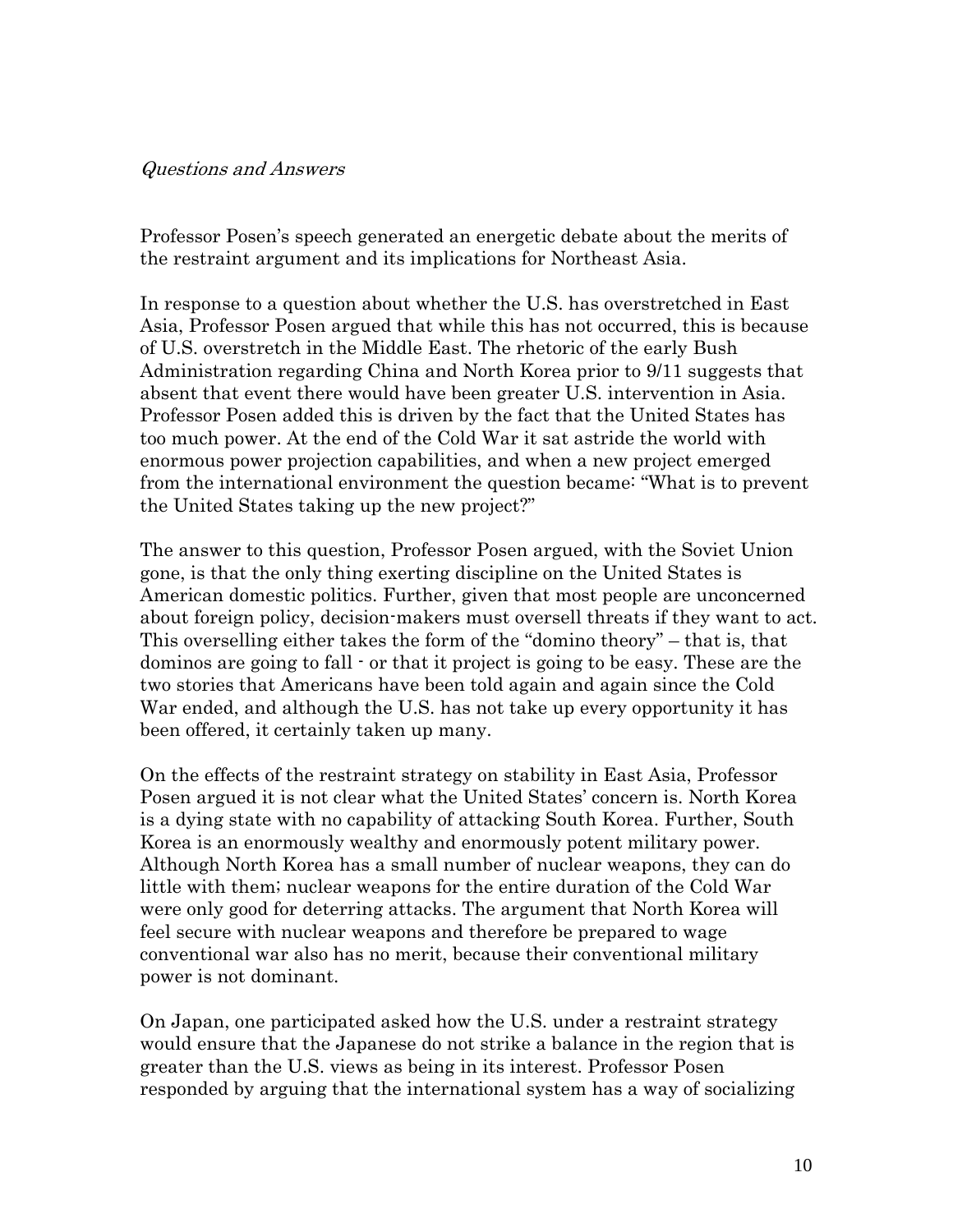countries. In Asia there are many countries that are going to be watching Japan, and will signal if it oversteps the bounds. He noted that the question suggested doubt about whether Japan is incapable of learning, which he does not believe is the case. Further, in the Pacific War Japan had a small but powerful military elite that was impervious to learning, but this is not the Japan that of today.

On Taiwan, Professor Posen noted that the U.S. commitment has a nuclear deterrent commitment that involves almost no security interest of the United States. Although it is argued that the U.S. has not explicitly extended this commitment, it has engaged to defend Taiwan against an attack by China, which is a nuclear armed state, and this represents an extended deterrence commitment.

There was also debate about the characterization of domestic debate in the United States, with one commentator arguing that there is unlikely to be a duplication of the strategy of the Bush Administration regarding intervention, especially in a Democratic Administration.

Professor Posen responded that the policy statements and advisors to each campaign demonstrate there is a consensus among Democrat and the Republican foreign policy elites that the United States is only safe when it is out in the world exerting guidance. He also noted that the history of the Clinton Administration shows that the international aims of the Democratic Party tend to expand. Further, Professor Posen argued that the main story in the Democratic Party is not Senator Obama's view, but rather that Iraq was managed badly, and that if nation-building had been done differently it would have worked.

A final set of questions asked what a supporter of the restraint option would say to a soldier being deployed to Iraq, and also how he responds to the unwillingness of the Japan to send forces to Afghanistan because it is judged to be too dangerous.

On the first question, Professor Posen noted that soldiers should understand that they are part of a long-standing institution that the U.S. needs to defend itself when the country is at risk, but this institution cannot be inoculate against the decisions that politicians sometimes make. There is a project in Iraq, and the commanders and the institution are trying to implement a strategy to the best of their ability, which is an honorable job. He concluded that he respects and honors this service, even though he opposes the war and believes it should be brought to an end now.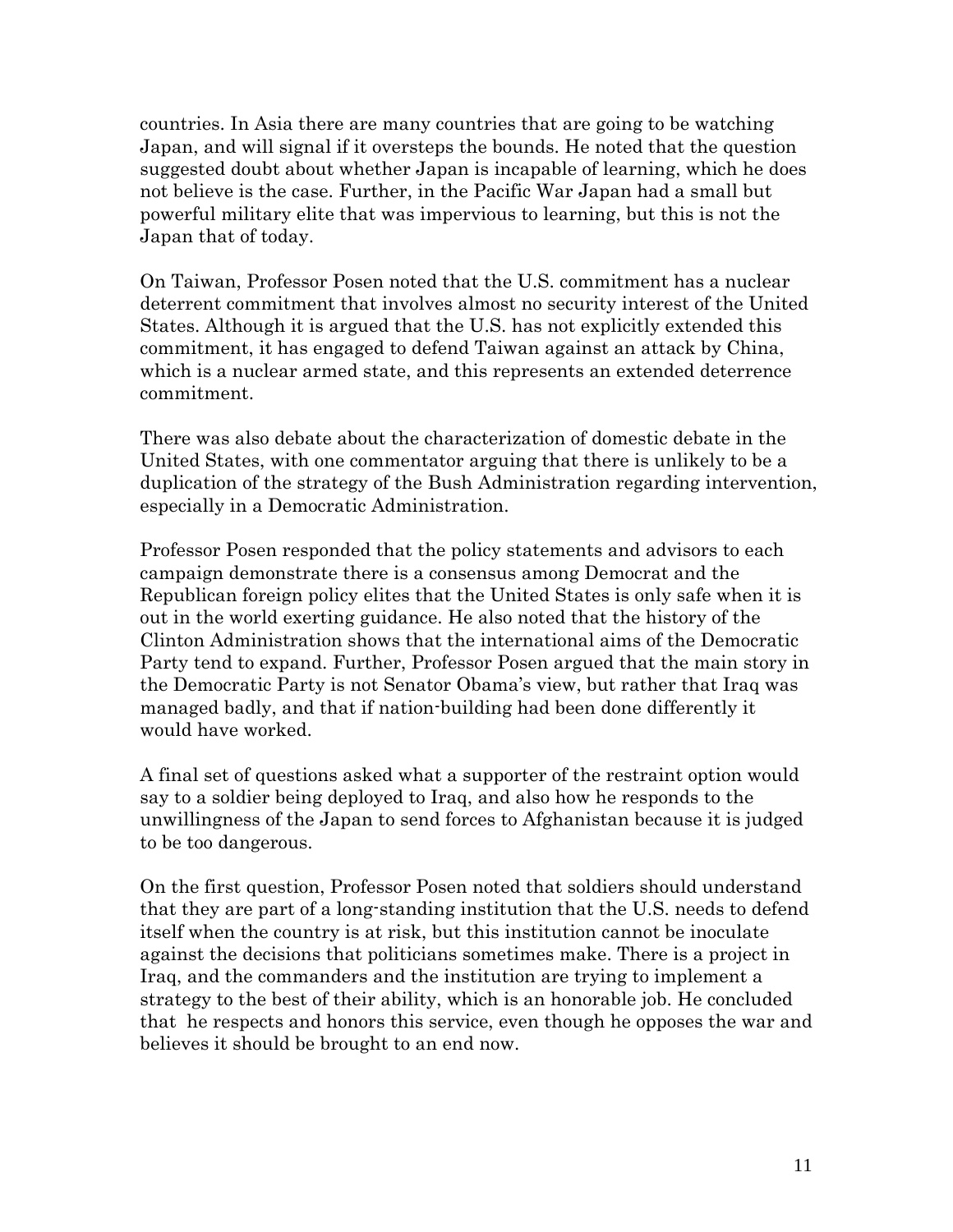On the second question, he noted that the unwillingness of allies to participate in military action tells us any number of important things. One is that they may not agree with the theory of the U.S. that led it to war. A second is that they may not be very good allies, and if they are not participating in this situation, which is comparatively easy, it raises the also question of whether they are going to be there when things are hard.

# II Session One – Establishing the Baseline

The first session was used to describe the changes in the international environment in East Asia against which the regional powers - United States, Japan, and other governments - are responding. These can be categorized into changes in balance of material power in the region, driven by the rise of China and India, and increasing regional economic interdependence. Importantly, the conventional wisdom about each of these phenomena elides significant details likely to influence how the established powers respond.

On China's rise, it is a truism that the pace of its growth is one of the most remarkable events in economic history, reaching sustained rates over the last twenty-five years of 9.8 percent per year. Nevertheless, while China is growing in absolute terms relative to Japan, the evidence suggests its economy will not necessarily intersect with that of the United States, when calculated in current U.S. dollars rather than purchasing power parity terms. China is certainly rising against Japan, and pulling away from India, but it is not closing on the United States in the way that popular rhetoric commonly assumes.

Diplomatically, the most significant recent change has been China's embrace of multilateralism. In the mid-1990s China was wary of participation in multilateral institutions, but it has embraced them over the last decade, with ASEAN+3 a useful signpost of China's increasing willingness to engage with the region on a multilateral basis. Further, China moved to create a number of these institutions outside East Asia, demonstrating its interests beyond its periphery. In terms of the diplomatic power China gains over other states through this change, however, while it has conferred the ability to frustrate the aims of others, it has not conferred significant power to positively shape the regional environment.

Perhaps the most vexing component of the rising China thesis is the growth in defense expenditures. China has had double digit growth in spending since the early 1990s, although there is controversy over the precise amount. China declared \$48 billion in 2000, for example, but the U.S. Department of Defense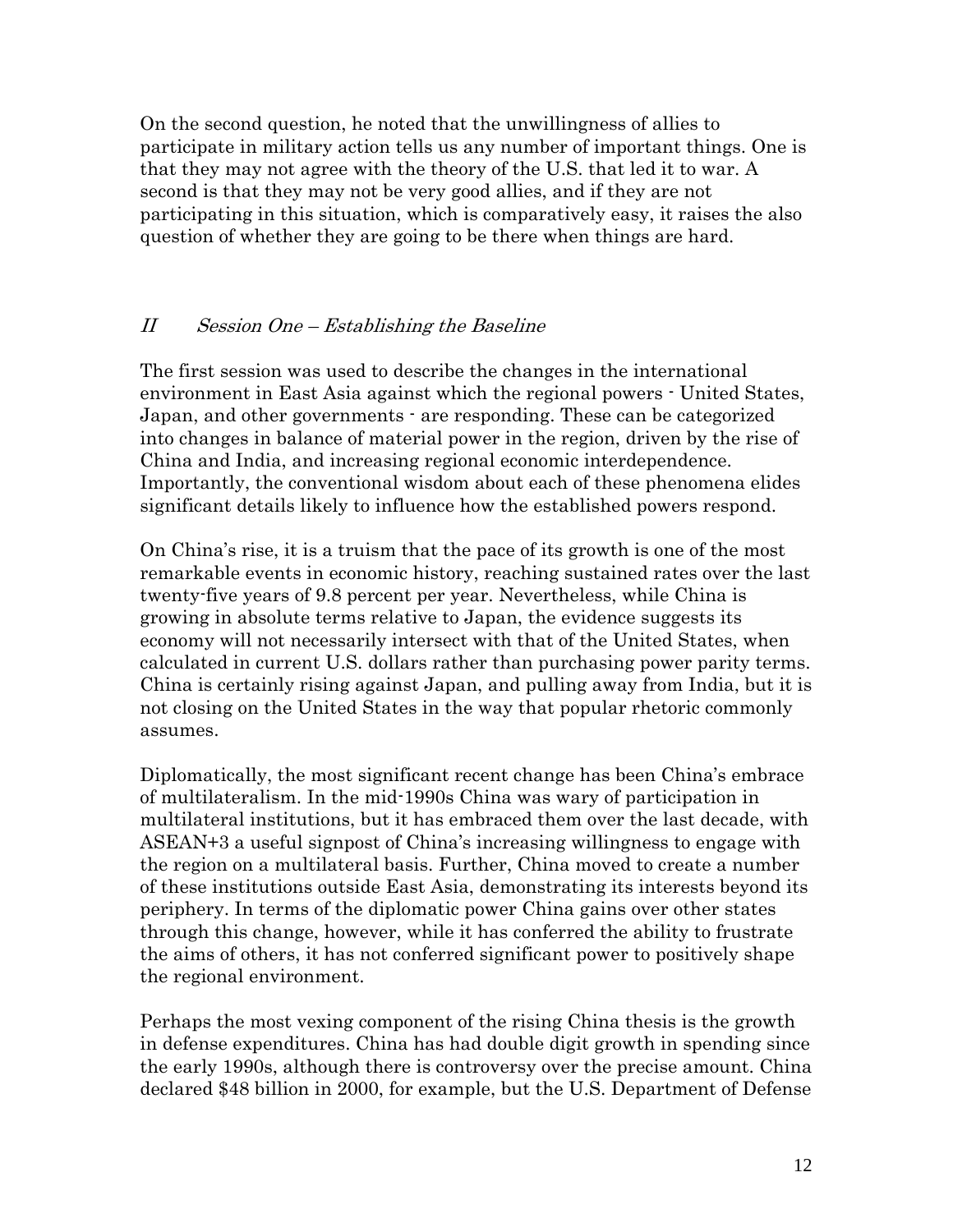has estimated spending as high as \$128 billion. In terms of capabilities, China has acquired nuclear powered attack submarines as well as Sovremenny-class destroyers with Sunburn anti-ship cruise missiles. These acquisitions represent a dramatic shift in China's maritime capabilities, and may suggest blue-water aspirations.

Nevertheless, China's growth in maritime capabilities does face challenges. First, its navy need not venture far from its shores to encounter the navies of other states, in particular Japan and the United States. Second, although defense expenditures are growing fast, concerns about China's increased spending on maritime capabilities must be balanced against other spending priorities, such as enhancing internal security within China, improving defensive capabilities against external threats, and preparing for a contingency across the Taiwan Strait.

China's rise has garnered the most regional interest, however, India is also clearly broadening its engagement in East Asia across the economic, security and regional institutional spheres. Economically, India's trade with East Asia reached \$100 billion in value in 2007, and is expanding particularly rapidly with China and ASEAN.

Japanese companies also play an important role in the increase in ASEAN-India trade, and see significant economic opportunities in India. In order to facilitate this, Japanese ODA to India has increased. In fact, almost one-third of Japanese ODA currently flows to India, and next fiscal year Japanese ODA to India will be greater than \$2 billion. Through this Japan has undertaken a number of flagship projects, including the Delhi-Mumbai freight corridor, with the aim of increasing bilateral trade and investment.

India is also engaging in the East Asian regional architecture, following the Rao government's 1994 announcement of India's "Look East" policy. India became a dialogue partner with ASEAN in 1995, the first India-ASEAN summit was conducted in 2002, and in 2005 India became a full summit partner. India is also conducting free trade agreement (FTA) negotiations with ASEAN, Korea and Japan, which are scheduled to conclude by the end of 2008, and has engaged China in discussions of a regional trade organization.

In the security realm there has also been a shift in India's security perceptions to the East as the danger of total war with Pakistan has fallen Indian concerns about China's rise in East Asia grow, and India's interests have also expanded to include problems of maritime safety and energy security. India currently has the ninth largest defense budget in the world at \$22.4 billion, and the third largest in Asia after Japan and China. Further,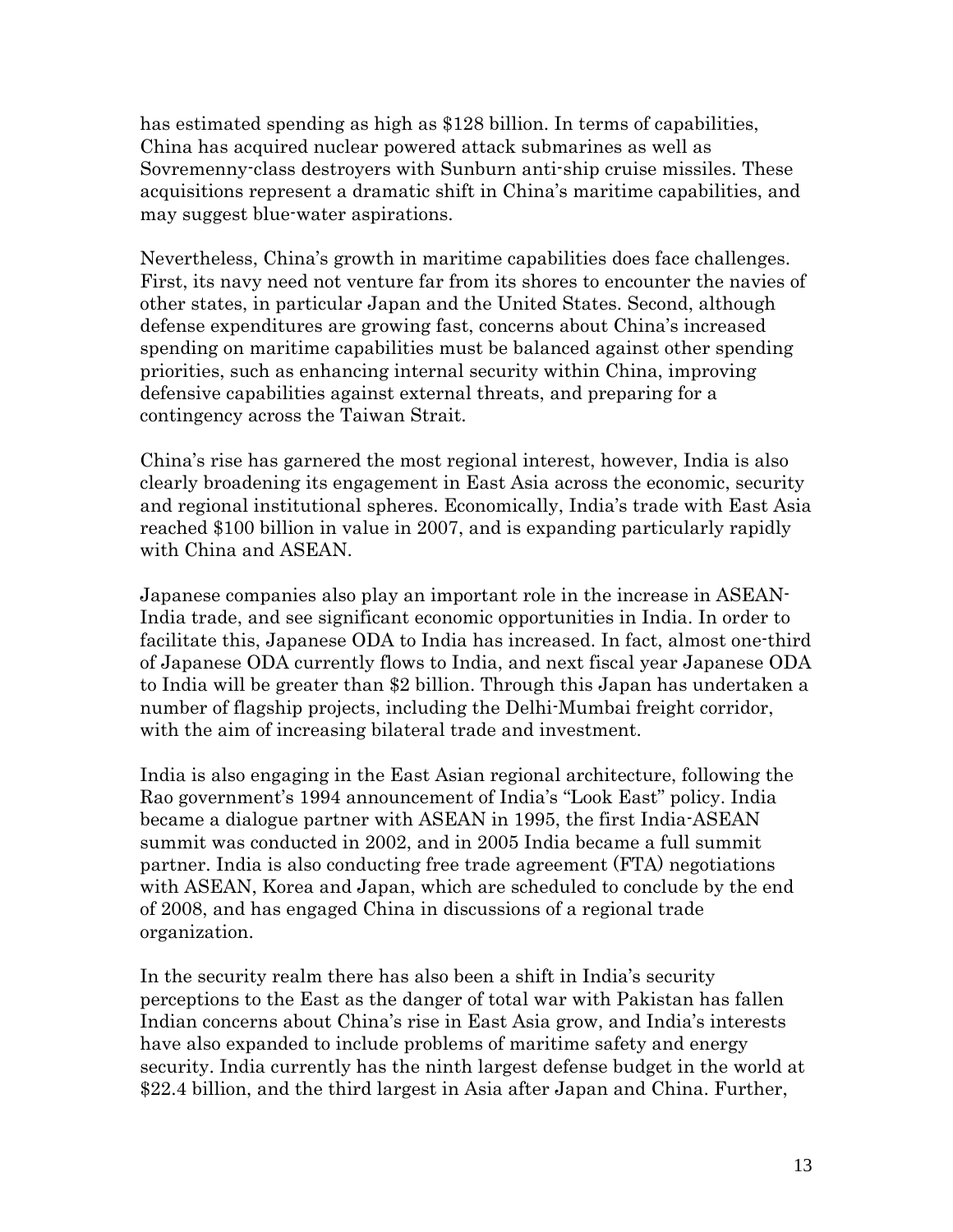India's defense budget grew at 11.6% in 2007, and it is modernizing its forces through the purchase of 126 multi-purpose aircraft in a deal worth \$10 billion. Lockheed has also offered India the F-18, and has been active in missile technologies. Finally, India is introducing an aircraft carrier purchased from Russia, and has started developing submarine technologies.

In the maritime environment, India has conducted frequent joint naval exercises with countries in the region, including fourteen times with Singapore, ten times with Indonesia, and five times with Thailand. Japan and India also conducted joint naval exercises twice last year: once in the Sea of Japan, and once in the Bay of Bengal as part of a multilateral joint naval exercise including the United States, Japan, India and Singapore. India also conducted its first ever join naval exercises with China in December 2007.

This growth in the Indian profile in the defense sector is mirrored by the interest of regional powers in partnering with India, including Japan. Conference participants disagreed, however, about where the impetus for these initiatives lie. One line of argument holds that the engagement of India by the United States and Japan is clearly designed to contain China. An alternative view is that there is an intrinsic reason for Japan to deepen relations with India: Japanese business want to pursue opportunities in India. Further, India's trade with China is also expanding rapidly, signaling the potential emergence of big regional Asian markets that connect China, India and South East Asia. This is a phenomenon not irreducible to a classical balance of power approach. Finally, it is unlikely that India would use Japan as a military balancer against China. India's traditional balancer is Russia, so it is more likely it would look to Russia, or perhaps the United States, if it chose to pursue such a strategy.

Another participant noted that a third view is also possible: that while Japan's relationship with India can be characterized as an attempt to contain China, it is not only driven by this. Rather, engagement can also be understood as an attempt to explore areas of mutual interest between the two countries. In particular, while India is unlikely to ally with any one state, incorporating it into regional endeavors such as protecting the Sea Lines of Communication (SLOCs) serves to establish rules about regional peace and security. This framework, once established, can then be opened to China in order to see if they are willing to work with Japan and India.

Changes in South Korea are also likely to play an important role in the regional environment. South Korea remains a shrimp amongst whales, however it is prouder and more self-confident than it ever has been, and is also undergoing a review of its regional relations with China and the United States.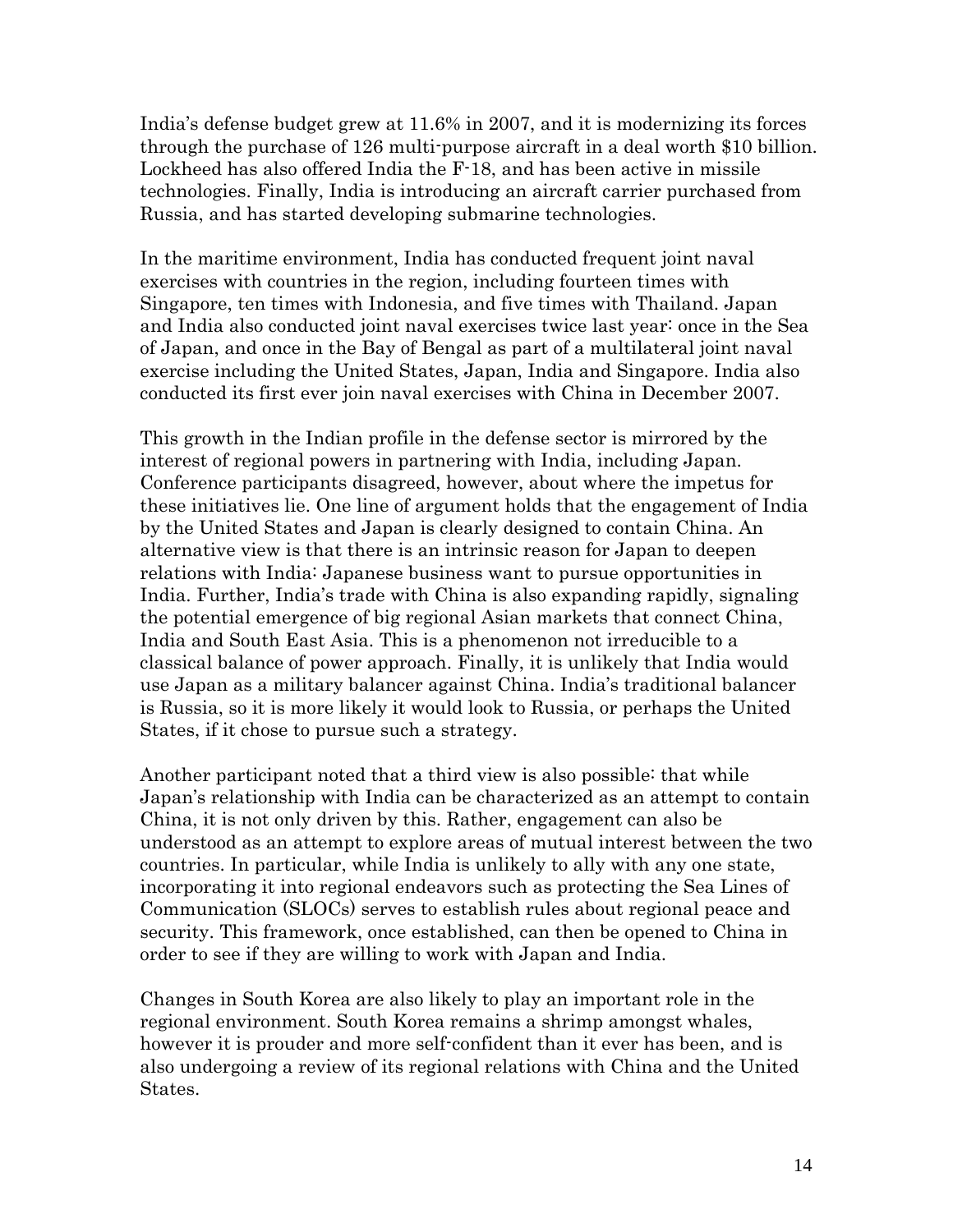On China, South Korea does not see itself as a peer, unlike Japan. In fact, South Korea is increasingly dependent on China economically; China is South Korea's largest trade partner, with twenty percent of total trade, and is also its largest investment partner. Growing Chinese economic, and military, power has not led South Korea to "lean towards" the side of its giant neighbor, however, despite a brief period of China fever. Recent polls show, for example, that some fifty percent of the population see China as South Korea's biggest military threat over the next ten years. South Koreans also fear that China may assert sovereignty over some part of Korea as their territory, and are concerned about China's influence in North Korea.

A reassessment of relations with the United States is also occurring, however no concrete vision for the US-Korean alliance has emerged, and there has been no equivalent of the 1996 U.S.-Japan joint statement. There is a consensus, however, that alliance remains important to South Korea both as reassurance and a hedge, and newly elected South Korean President Lee Myung-bak is clear in his desire to strengthen the U.S.-South Korea alliance as the centerpiece of South Korean foreign policy.

On North Korea, the implications of opening up for the North Korean leadership and military will be severe, and any such process is likely to be extended over a long period of time. The question of how this problem develops is an open but it will undoubtedly have enormous consequences, and there is little contingency planning going on. In particular, one participant noted North Korea has a nuclear weapon they are unlikely relinquish without regime change. This poses a problem for the U.S.-Japan alliance, because it makes Japan worried whether the U.S. extended deterrent is really viable, given the North Korea nuclear capability.

The final component of the changing regional environment is the economic changes in East Asia, and particularly the recent spate of free trade agreements (FTA). In contrast to the conventional wisdom, however, the increasing number of FTAs in East Asia tends not to promote regionalism, as they are negotiated between countries that are often distant from one another. Further, the trade shares of the FTAs are small in scope, and voluntarism commonly displaces legalism in their articles. Indeed, in Japan's case sectors have been excluded from the dispute-resolution mechanisms established within the FTAs.

Despite the more geographically wide-ranging, and functionally constrained, characteristics of East Asian FTAs, there is nevertheless evidence of Sino-Japanese competition over their signing, most notably with ASEAN. This has made ASEAN the focal point for regional integration, conferring it with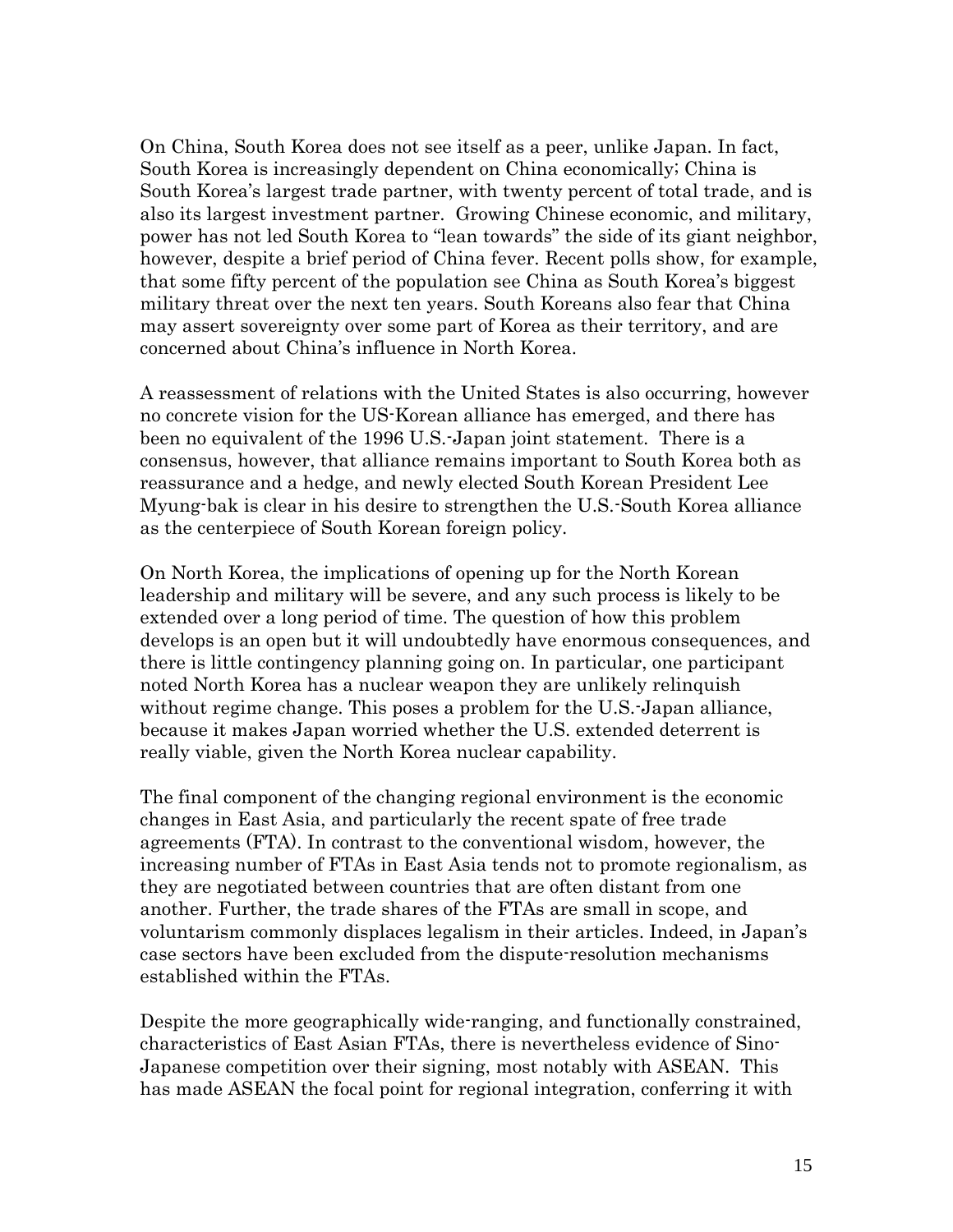political weight in excess of its economic significance. It has also frustrated the business lobby in Japan, which hopes to pursue an FTA with China. China is also likely to be more successful in exporting its model for FTAs, as it tends to offer more narrow agreements with less formal dispute-resolution mechanisms, in contrast with Japan, which typically makes modest concessions while and demanding multiple WTO commitments.

Participants in the conference added a number of elements to the regional dynamics sketched above. One noted that Russia and Iran should be included in the analysis of India's rise, as well as how Japan and the United States are likely calibrate their responses to India's interactions with these countries. A second noted that the U.S. is likely to be distracted from East Asia for many years, given that senior policymakers and military officers are focused on the Middle East.

# III Session Two – Changes in U.S. National Interests

In the second session participants moved to debate how U.S. national interests are changing, and how this is likely to affect the East Asian region. In particular, they engaged in a wide-ranging debate over the question of whether the military posture of the United States matches its interests, and whether it should reconsider its alliances and military deployments in East Asia and elsewhere.

According to this argument of restraint, the U.S. is currently secure, prosperous, and free: its GDP dwarfs that of other countries, its military is vastly more powerful than that of other states, and strategic depth remains important in geopolitics, meaning that the firepower a country is able to bring to bear on another drops off exponentially with distance from its shores or bases. Given these facts, a compelling reason is required to turn the security concerns of others into those of the United States, and while this existed during the Cold War, today it does not.

In addition, according to the restraint argument there are costs to maintaining the current U.S. posture. First, it raises unnecessary defense spending, which involves inevitable trade-offs with alternative public policy goals. Second, an excessively active and forward defense posture raises the risk of unnecessary wars. Third, the current strategy may make enemies were the U.S. need not have them. In East Asia, for example, there are systemic reasons why relations with China may become difficult over the next two decades, however current U.S. policy may be increasing the likelihood of this occurring.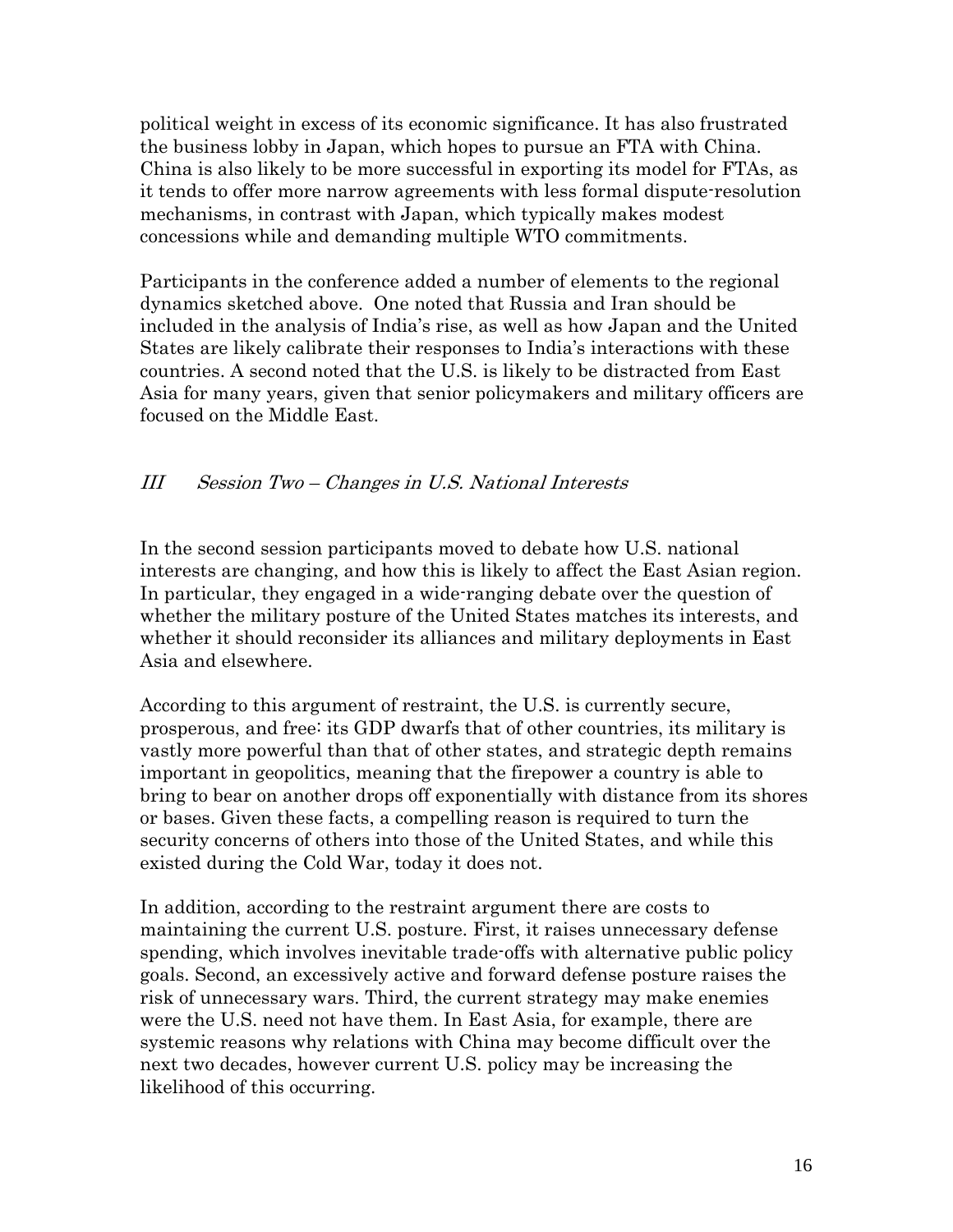For Japan, a strategy of restraint would mean a phased end to the alliance, although Japan would certainly continue to be given access to the U.S. arms market, and be able to purchase the most capable U.S. weapons systems. If Japan desired nuclear weapons then the U.S. would also not stand in its way. Given that global politics are highly uncertain in the next two decades, according to the restraint argument it is not prudent for the U.S. to have a commitment to fight a war anywhere the industrialized world.

Opposition to the restraint argument focused on problems with its underlying logic, and its estimate of the costs of implementing the strategy. Participants noted, for example that it is not clear why a self-help system would necessarily lead to more stability in East Asia, and not, instead, to greater hedging, balance of power politics, and fear and anxiety. Further, it was argued that is unlikely the U.S. could preserve its superior military position in the Western Pacific without forward bases, given fifteen to seventeen percent annual increases in the Chinese defense budget.

The costs of moving to a multipolar balance of power structure in East Asia would also be likely to provoke security dilemmas, according to some participants in the conference, and would require strong U.S. leadership over the period of withdrawal, undermining the original intention. Further, it was argued that the risks of war may be overstated in the restraint option, and implementing such a decision is likely to be costly given that it would undermine trust in the United States among regional allies, and would be irreversible.

A final commenter noted that although the U.S. should not be under any illusions that it is liked, it is nevertheless needed in East Asia. The U.S. is the only country capable of resolving many issues, and that is why the world, including Japan, needs ongoing U.S. engagement.

One point of agreement between participants was that the strategy of restraint is unlikely to be implemented in the short-term, regardless of who becomes the next U.S. president. Scenarios mentioned as possibly leading to a change in this reality were catastrophic U.S. failure in Iraq, a protracted conflict in Iraq that makes U.S. alliances wither in East Asia as they have done in Europe, or if the U.S. fights a conflict in East Asia which leads to unmet expectations on both sides of the alliance. Other scenarios proposed by participants that might be sufficient to change the status-quo to some other configuration were a military conquest of Taiwan, or further nuclear proliferation leading to a unified Korean peninsula with nuclear weapons, Japan with nuclear weapons, as well as possibly Taiwan.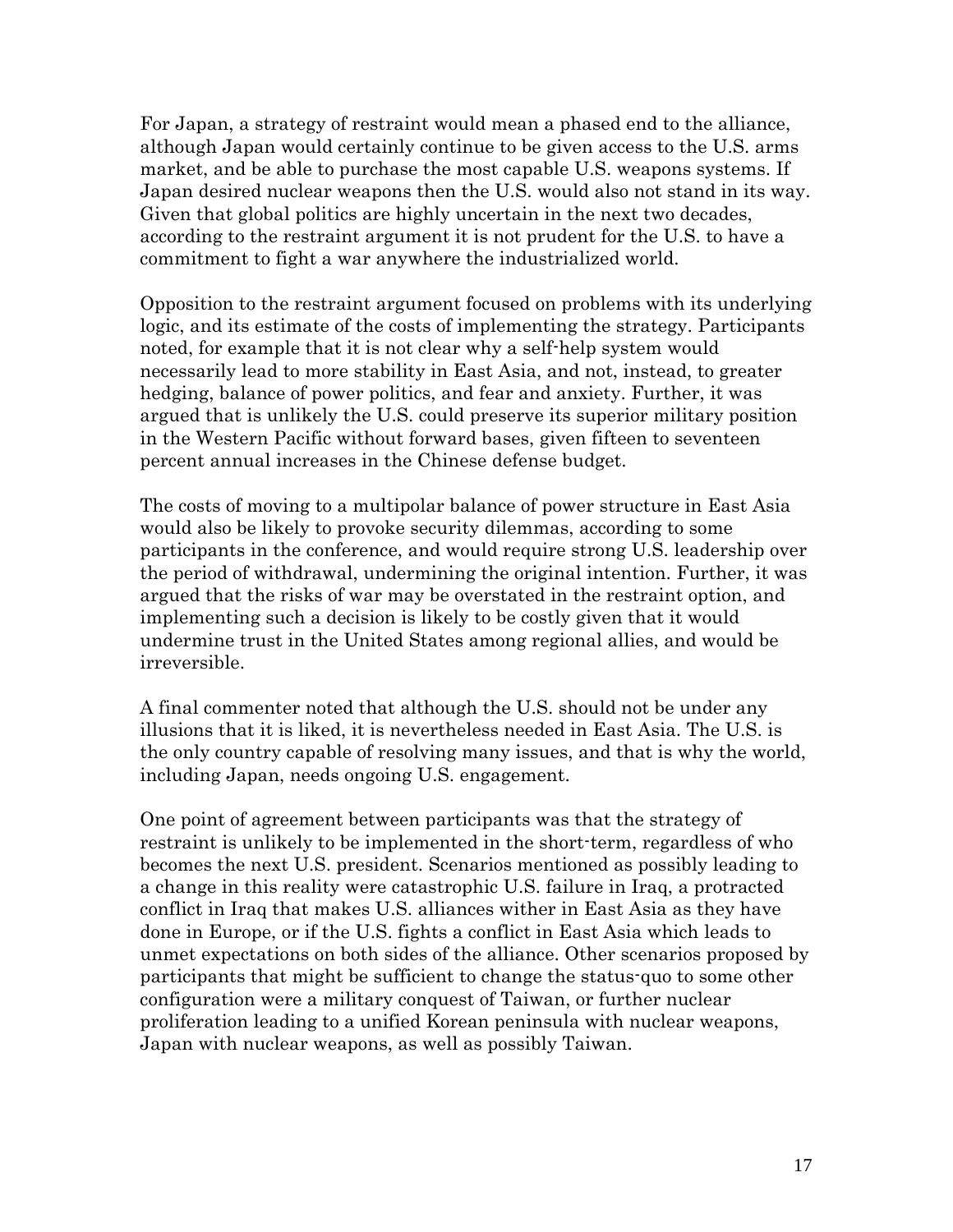If the restraint option is unlikely to be implemented then what other possible regional configurations are there? Two possibilities discussed were the formation of a regional security community, and the emergence of a hard multilateral balancing alliance.

It was argued that both are also unlikely outcomes, however. In terms of the emergence of a security community, although APEC and the six-party talks have track-records, there remains no shared security vision in either organization. Further, there is no shared view on the common borders that would be part of the security community, with Taiwan representing a significant problem in this regard, nor is there a shared view on the illegitimacy of violence as a tool of statecraft. Finally, it is unlikely that an attack on one state in the region is likely to be seen as an attack on all.

Hard multilateral balancing is also unlikely to occur. The emergence of such a regional dynamic is likely to be precipitated by China's rise, however there is no shared understanding of security threat, even among U.S. allies. This is partly because of differences in geography. In the Cold War differences in geography in Asia put states under different levels of threat vis-à-vis the Soviet Union, and the same remains true today. This stands in contrast to Cold War Europe, when a West German defeat would have greatly worsened the security situation for the rest of Western Europe.

Given this, bilateralism remains the most likely outcome, although placing high demands on the United States because it is unable to share the burden in the same way as under other regional configurations. Nevertheless, the existing hub-and-spoke system has benefits, in that it avoids changes that would be overly provocative, and relies on the preexisting organizational structure.

How do economic changes affect the likelihood of any of these outcomes occurring? First, if U.S. were to pull out of Asia militarily, it would not be for economic reasons. The U.S. currently spends about 4.5% of its GDP on defense, which is about half the amount during the Cold War and is a burden that the United States can manage. Second, economic interdependence between Japan and the United States is of a different character to that of some decades ago, and has changed in ways that mitigate against U.S withdrawal. Today Japan and the U.S. are linked by production interdependence, where the breakup of the production chain by multinational corporations means that both countries depend on one another as production partners. This production interdependence is hard to break, and fosters stronger ties between the two countries.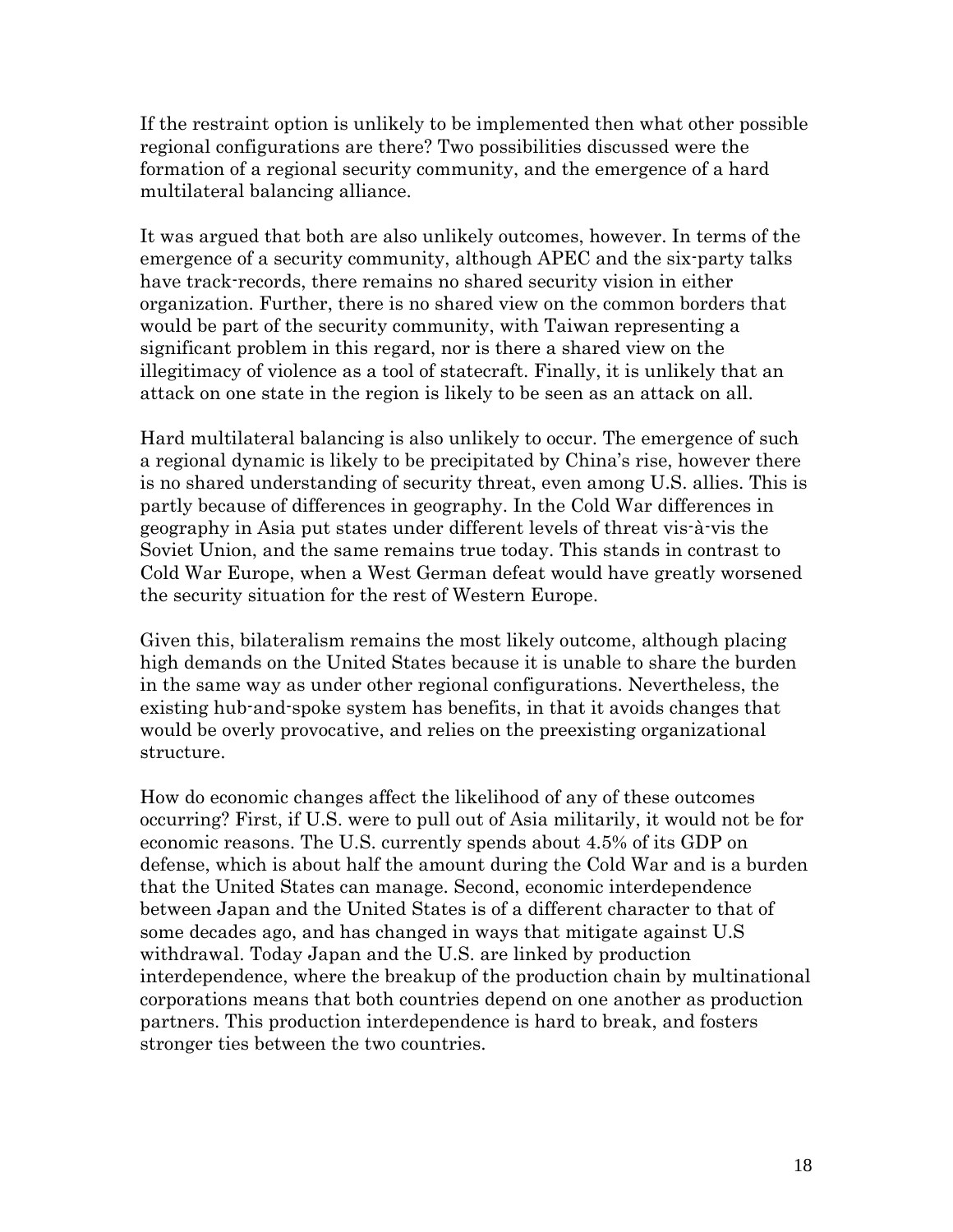# IV Section III – Changes in Japanese National Interests

In the third session participants examined changes in Japan's national interests. It was noted that Japan has responded to the rise of China by hedging. It has engaged China economically, but has also kept its alliance with the United States strong by doing enough to ensure that the United States sees the alliance as valuable. Nevertheless there is a greater sense of vulnerability in Japan regarding China's rise, as well as a feeling that the U.S. commitment to balance against China might waver. These concerns are driven by a variety of different causes, ranging from the six-party talks, Senator Clinton's Foreign Affairs article, the U.S.-China strategic dialogue, U.S. distractions in the Middle East, confusion about the new U.S. nuclear policy, and concerns about U.S. shifting its military focus to counterinsurgency.

The important question is how the intensity and cost of this strategy is likely to change. For Japan to effectively hedge, one participant argued, it can not continue to keep up the pace it currently maintains in hosting bases, engaging in missile defense, increasing its presence as an international player, increasing aid in Africa & Asia. Rather, it has to specialize its role in order to maximize the national interest.

Domestic politics are also affecting Japan's approach to regional changes. Japan appears to be in transition to a consensus between center-left versus center-right stability. It now has a real two-party system, and the Democratic Party of Japan has a depth of good quality politicians. Given this, foreign policy will increasingly be a part of Japanese domestic politics, as is evident in the rise and fall of "values" in Japanese diplomacy. In the mid-1990s, Japan's Ministry of Foreign Affairs attempted to develop a longer-range diplomatic vision by creating the Foreign Policy Bureau internally, and the idea of "values" diplomacy was created within this bureau under the former Vice Minister of Foreign Affairs Yachi Shotaro. This was supported and pushed by former Prime Minister Abe Shinzo and former Foreign Minister Aso Taro.

One participant noted that "values" diplomacy also played a useful role vis-àvis China, allowing Japan to emphasize that its history does not end in 1945. It also made a distinction between values and interests, giving Japan a way to prioritize its foreign policy. For example, Japan shares values and interests with the United States, while although Japan shares many interests with China, it does not share values.

Regardless, since the end of 2006 the idea of using "values" in Japanese foreign policy appears dead, to be replaced by a more interests-based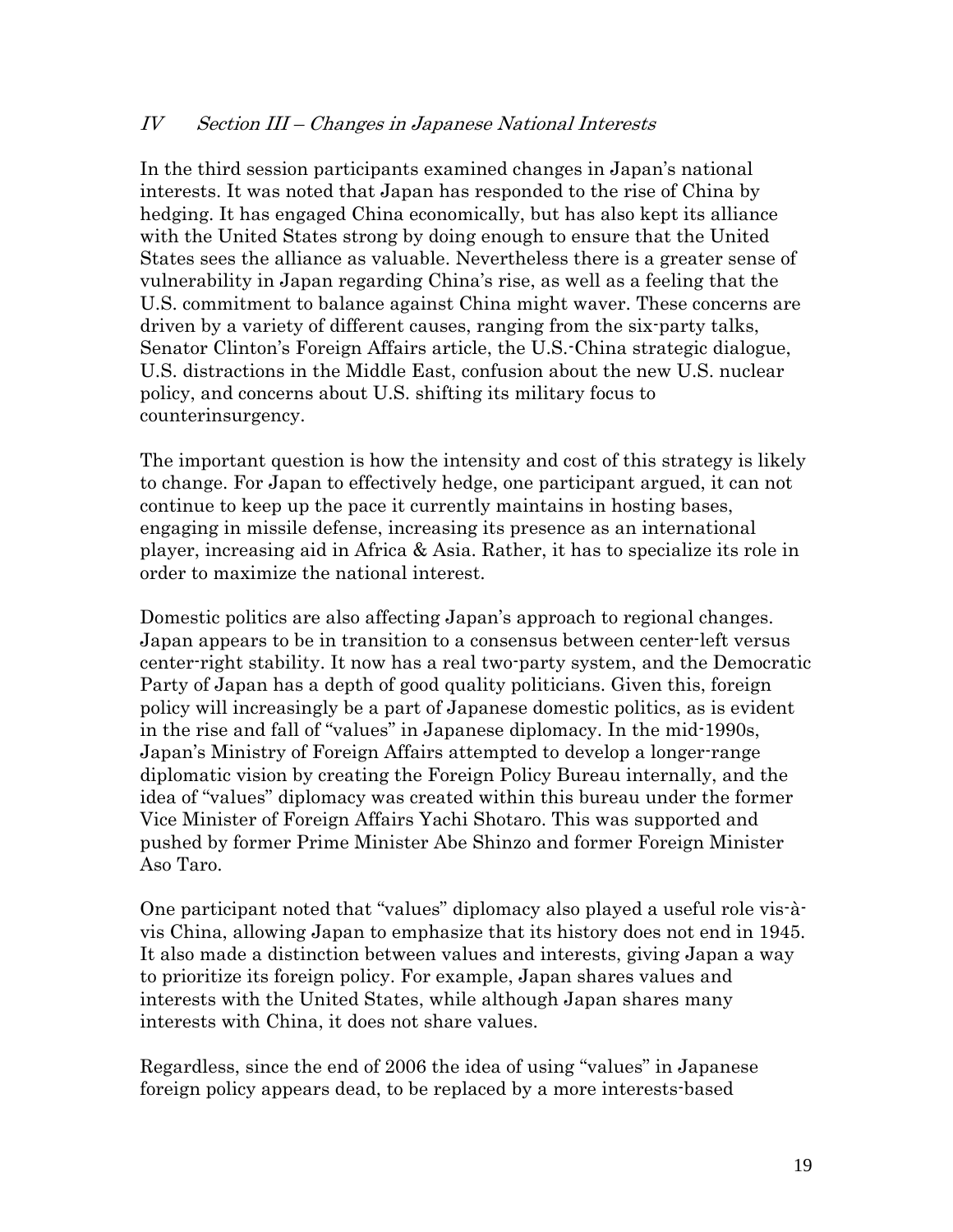diplomacy. Another way of formulating this change is that we have seen a shift from revisionism to mainstream liberal internationalism. In other words, Prime Minister Abe, and Foreign Minister Aso, attempted to revise the Yoshida Doctrine by adding a new pillar – encapsulated by the term "arc of freedom and democracy" in addition to the three pillars of the U.S.-Japan alliance, international cooperation, and an emphasis on neighboring states, but Prime Minister Fukuda Yasuo and Foreign Minister Komura Masahiko have revised this strategy towards a more traditional policy stance.

Recent changes in Japanese foreign policy can also be summarized according to prime ministerial approaches to the U.S.-Japan alliance and Asia. Using this metric, Prime Minister Koizumi aimed to strengthen the alliance, and neglect Asia. This was predicated on Mr. Koizumi's assessment that China represents a weak military threat to Japan, and was meddling in Japanese domestic affairs, leading him to harden his position the more China complained.

Prime Minister Abe, on the other hand, wanted to strengthen the US-Japan alliance and explore Asia, partly because he saw the China threat more seriously than Mr. Koizumi, and therefore sought to resolve the Yasukuni Shrine issue. Mr. Abe also wanted to revise both Japan's legal constraints on international military action, and the history that was established by the Tokyo Military Tribunal. This revision of history was also supported by realists in Japan, who do not agree with the criticism of Japan in the 1930s. Rather, they judge this period as a matter of hard politics. This led to a marriage between them and idealist supporters of the quadrilateral forum within the Ministry of Foreign Affairs.

Prime Minister Fukuda is interested in maintaining the alliance, and exploring and strengthening Asia. He is a pragmatist, and assumes that as long as Japan does the normal things it can "hold" the U.S. in place while exploring relations with East Asia.

Finally, some participants argued that the influence of domestic politics is so significant that it is inappropriate to use the phrase "grand strategy" in referring to Japanese foreign policy. Rather, Japan is made up of lobbyists, interests groups and other domestic actors, and the old elite driven policy setting model is gone. Japan is more or less a normal nation, and leaders now matter more than ever.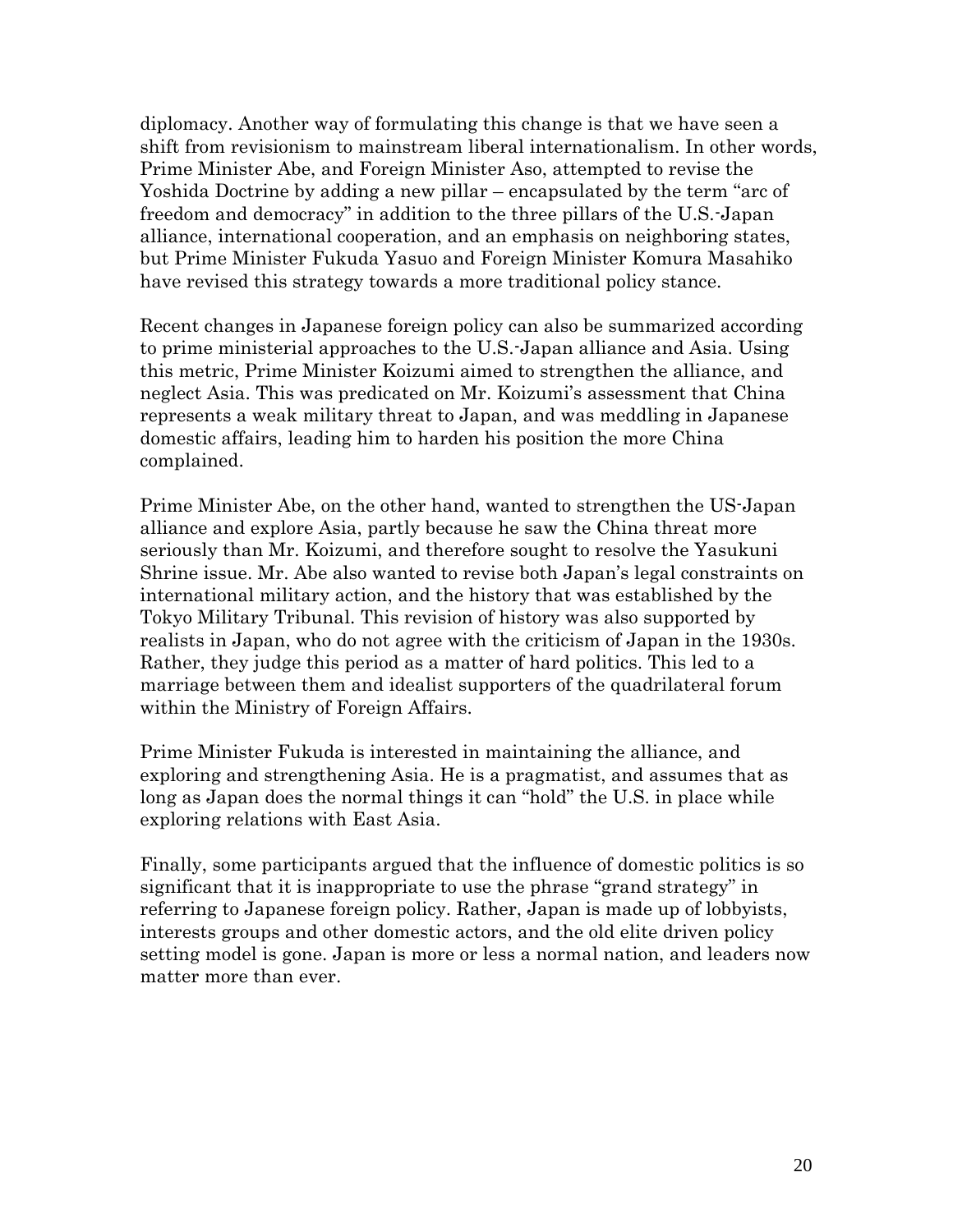### V Summarizing Changes in East Asia

The final session summarized how changes in the United States, Japan, and in the East Asian strategic environment, are combining to shape regional relations. The session began with a cautionary note sounded about drawing conclusions, given that ten to twenty years ago participants would have been talking about a very different set of issues in addition to the rise of China, including the Aum Shinrikyo and the legitimacy of international organizations. India, also, would have been largely absent from discussion.

Still, one component that may not have changed is underlying interests in the United States and Japan. The international environment in East Asia has been very favorable to Japan, in particular, and it is therefore in Japan's fundamental interest to preserve this arrangement. The problem is that the regional environment is changing, leading some to argue that Japan must do more in order to preserve the status-quo. Further, regional change is not limited to the rise of China, but is also found in the ongoing rise of the U.S., and the stagnation of Japan. Japan clearly needs to adapt, but in doing so it must also engage with the U.S. on what the two countries' interests are.

Changes are also occurring in a more short-term sense. In Washington D.C. there is concern about the alliance given new political leadership in both Japan and the United States. in the Unites States it is possible that the new administration will focus on China to the detriment of the US-Japan alliance. In Japan, on the other hand, the split parliament threatens Japanese participation in the anti-terror agenda of the U.S.

How might regional responses to these changes best be coordinately between Japan and the United States? One participant suggested that a presidential visit to Japan in 2010, when Japan hosts APEC and it is he  $50<sup>th</sup>$  anniversary of Japan-U.S. security treaty, would be a useful focal point. Japan will also finalize its mid-year defense plan in 2009, and it is the year of the next lower house election. It was discussed that the rise of China should be among priority issues for discussion and U.S. and Japan need more long-term and in-depth analysis that could be translated into specific sets of policies. Another issue raised was North Korea, and in particular how to prepare for North Korea's possible collapse. In such a scenario it is important that there be coordination with the U.S., but also with South Korea, and China, about what the division of labor should be between these countries.

The conference closed with the comment that on the U.S. side, the discussion has focused on moderate Republican to hawkish Democrat viewpoints, but these views do not include the full range of ideas amongst U.S. foreign policy elites. There is also a view, for example, which says "I, the Vice President,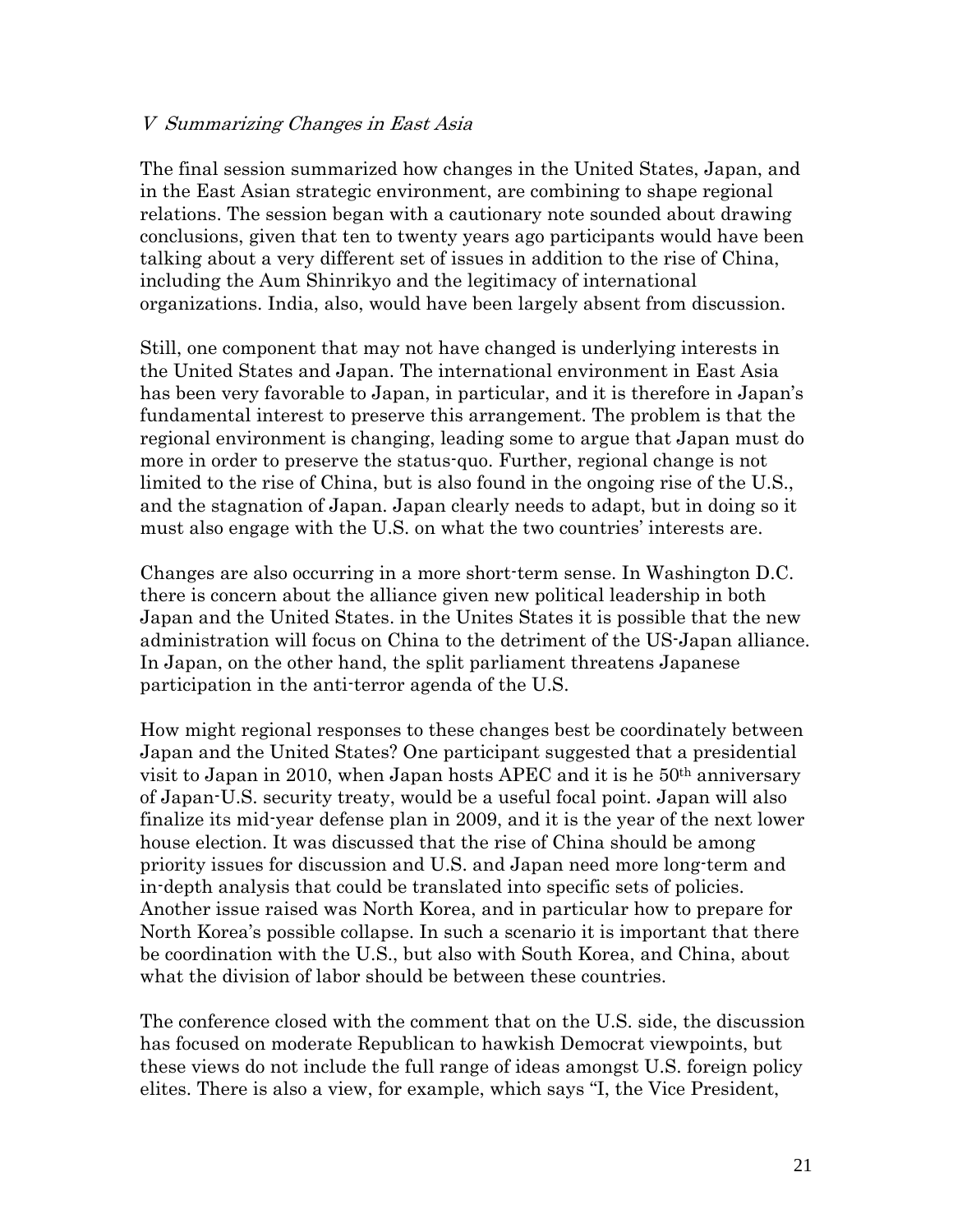know what China's goals are – to eject the U.S. from the region and neutralize U.S. power. China has already done this in South Korea successfully, and the sooner we confront China the better." Some have been explicit that the goal is not to avoid conflict with China, but to raise the possibility of political conflict in order to force China to reveal its true intentions, and also to force Japan to make a choice. From this perspective, Japanese planners should understand that if Japan wants to maintain strategic independence it needs to build up its political and military capabilities. Without doing so it may face the choice of dumping its alliance with the United States at a dangerous time, or being dragged into a situation it does not want.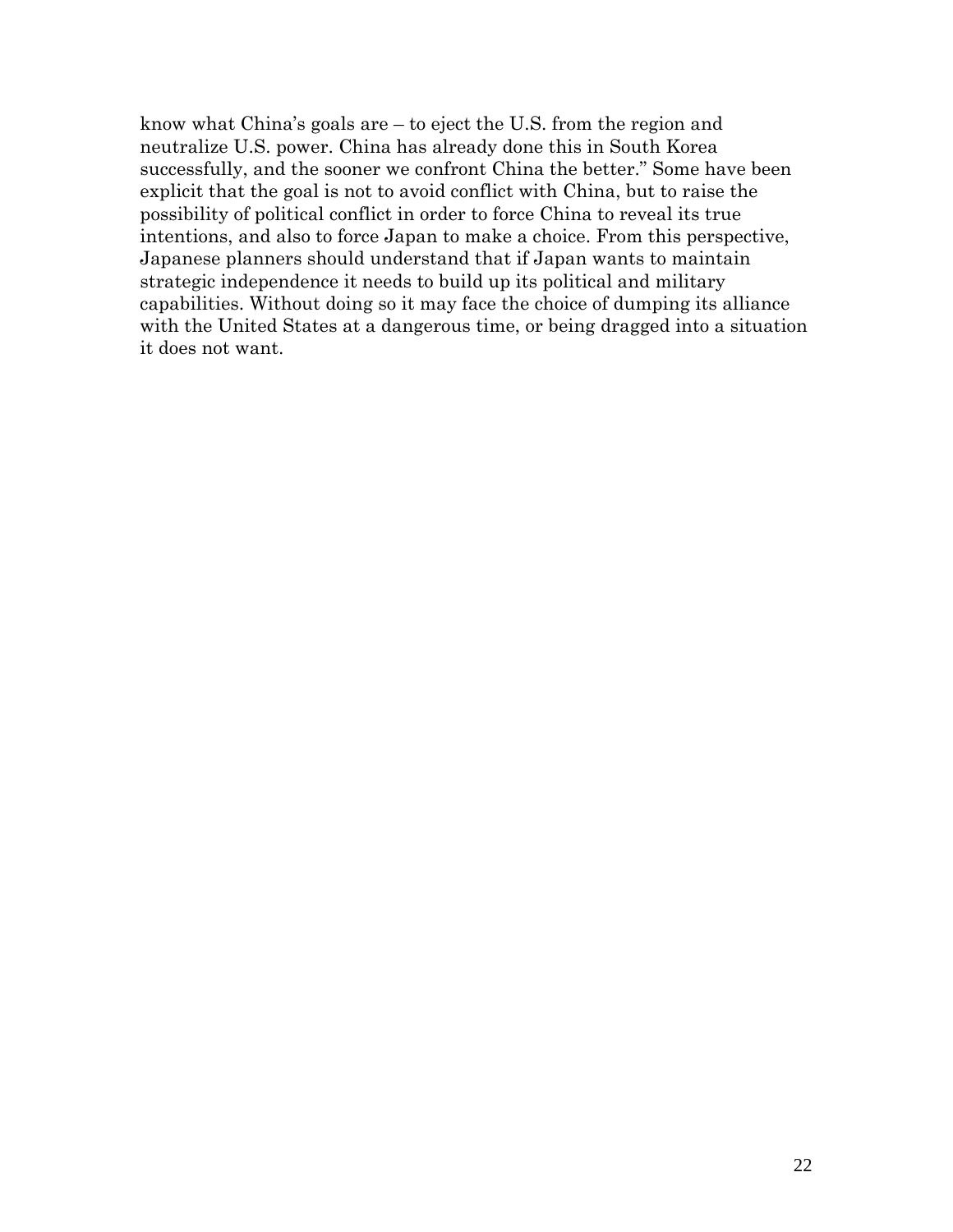# *Participants*

Thomas Berger is an Associate Professor in the Department of International Relations at Boston University.

Stephen G. Brooks is an Associate Professor of Government at Dartmouth College.

Peter Ennis is Contributing Editor for The Oriental Economist Report (TOE).

M. Taylor Fravel is Assistant Professor of Political Science and member of the Security Studies Program at MIT.

Hajime Hayashi, currently Fellow of the Weatherhead Center for International Affairs, Harvard University, served as executive assistant to Prime Minister Shinzo Abe at the Cabinet Secretariat (2006-2007).

Dr. Yuichi Hosoya is Associate Professor of International Politics at Keio University, Tokyo.

Llewelyn Hughes is a doctoral candidate in the Department of Political Science at MIT, specializing in comparative political economy and international relations.

Mr. Masafumi Ishii is currently Minister, Head of the Political Section at the Embassy of Japan in the USA.

Derek J. Mitchell is senior fellow and director for Asia in the CSIS International Security Program (ISP).

Susan J. Pharr is Edwin O. Reischauer Professor of Japanese Politics, Director of [Reischauer Institute of Japanese Studies](http://www.fas.harvard.edu/~rijs) and the Program on [U.S.-Japan Relations](http://www.wcfia.harvard.edu/us-japan) at Harvard University.

Daryl G. Press is an associate professor in the government department at Dartmouth College.

Richard J. Samuels is Ford International Professor of Political Science and Director of the Center for International Studies at MIT.

James L. Schoff is the Associate Director of Asia-Pacific Studies at the Institute for Foreign Policy Analysis and a lecturer in international relations at Boston University.